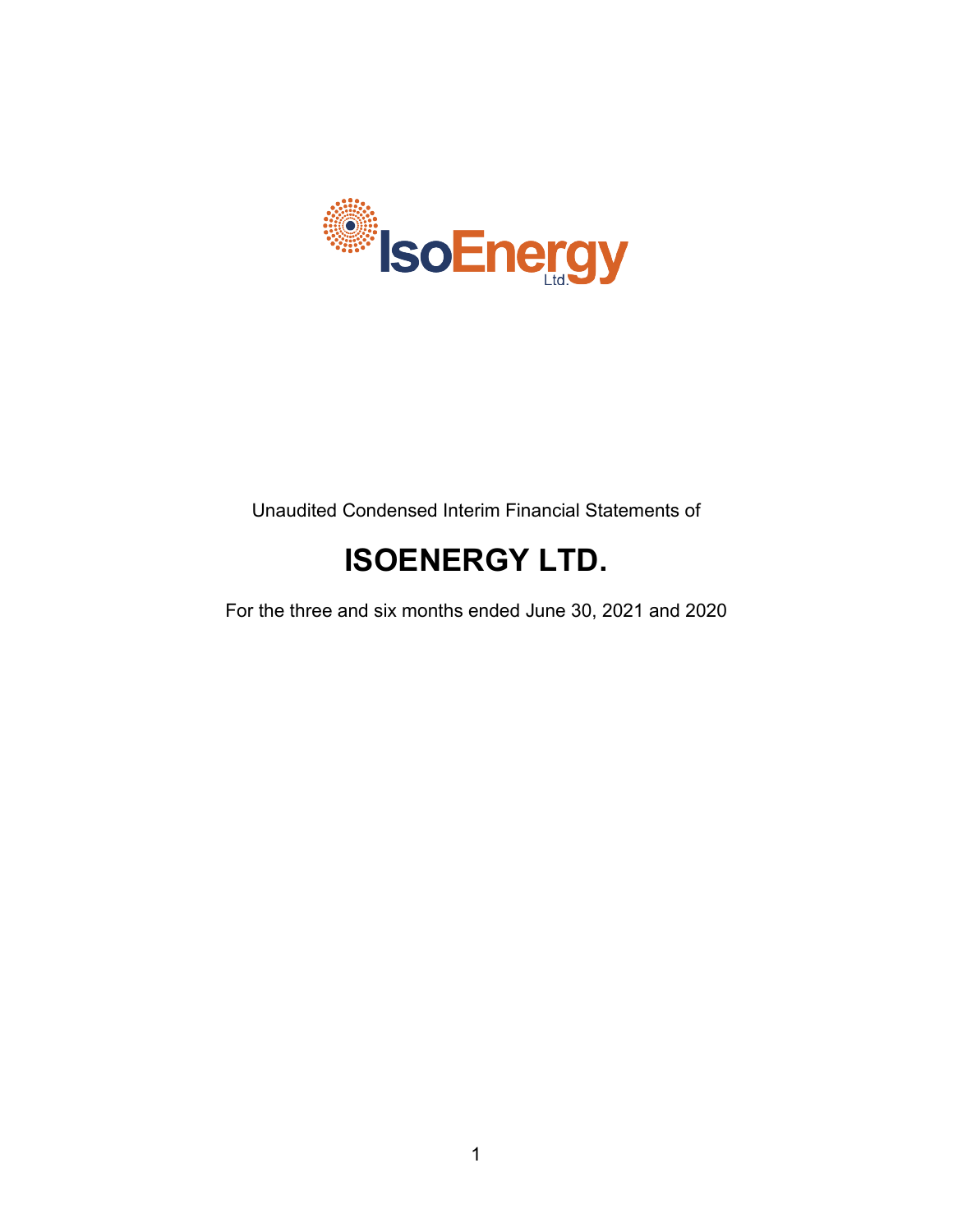# **ISOENERGY LTD. CONDENSED INTERIM STATEMENTS OF FINANCIAL POSITION (Unaudited)**

(Expressed in Canadian Dollars) As at

|                                          | <b>Note</b> | June 30, 2021 |                | December 31, 2020 |                |
|------------------------------------------|-------------|---------------|----------------|-------------------|----------------|
| <b>ASSETS</b>                            |             |               |                |                   |                |
| <b>Current</b>                           |             |               |                |                   |                |
| Cash                                     |             | \$            | 14,044,616     | \$                | 14,034,565     |
| Accounts receivable                      |             |               | 133,580        |                   | 67,967         |
| Prepaid expenses                         |             |               | 108,169        |                   | 197,419        |
| Marketable securities                    | $\,6\,$     |               | 3,000, 645     |                   |                |
|                                          |             |               | 17,287,010     |                   | 14,299,951     |
| <b>Non-Current</b>                       |             |               |                |                   |                |
| Deposit                                  |             |               | 9,274          |                   | 9,274          |
| Property and equipment                   | 7           |               | 187,245        |                   | 182,439        |
| Exploration and evaluation assets        | 8           |               | 54,961,976     |                   | 53,731,796     |
| <b>TOTAL ASSETS</b>                      |             | \$            | 72,445,505     | \$                | 68,223,460     |
|                                          |             |               |                |                   |                |
| <b>LIABILITIES</b>                       |             |               |                |                   |                |
| <b>Current</b>                           |             |               |                |                   |                |
| Accounts payable and accrued liabilities |             | \$            | 97,441         | \$                | 238,650        |
| Current portion of lease liability       | 9           |               | 66,745         |                   | 66,745         |
|                                          |             |               | 164,186        |                   | 305,395        |
| <b>Non-Current</b>                       |             |               |                |                   |                |
| Convertible debentures                   | 10          |               | 18,803,947     |                   | 14,033,992     |
| Long-term lease liability                | 9           |               | 56,871         |                   | 84,895         |
| Deferred income tax liability            | 12          |               | 1,032,516      |                   | 711,587        |
| <b>TOTAL LIABILITIES</b>                 |             |               | 20,057,520     |                   | 15,135,869     |
|                                          |             |               |                |                   |                |
| <b>EQUITY</b>                            |             |               |                |                   |                |
| Share capital                            | 13          |               | 71,156,612     |                   | 67,491,167     |
| Share option and warrant reserve         | 13          |               | 4,996,551      |                   | 4,235,150      |
| Accumulated deficit                      |             |               | (24, 437, 547) |                   | (18, 566, 260) |
| Other comprehensive loss                 |             |               | 672,369        |                   | (72, 466)      |
| <b>TOTAL EQUITY</b>                      |             |               | 52,387,985     |                   | 53,087,591     |
|                                          |             |               |                |                   |                |
| TOTAL LIABILITIES AND EQUITY             |             | \$            | 72,445,505     | \$                | 68,223,460     |

 $\overline{\phantom{a}}$ 

**Nature of operations (Note 2) Commitments (Notes 9, 10 and 11) Subsequent event (Note 19)**

The accompanying notes are an integral part of the condensed interim financial statements These financial statements were authorized for issue by the Board of Directors on July 29, 2021

**Tim Gabruch, CEO, Director Trevor Thiele, Director**

**"***Tim Gabruch***" "***Trevor Thiele***"**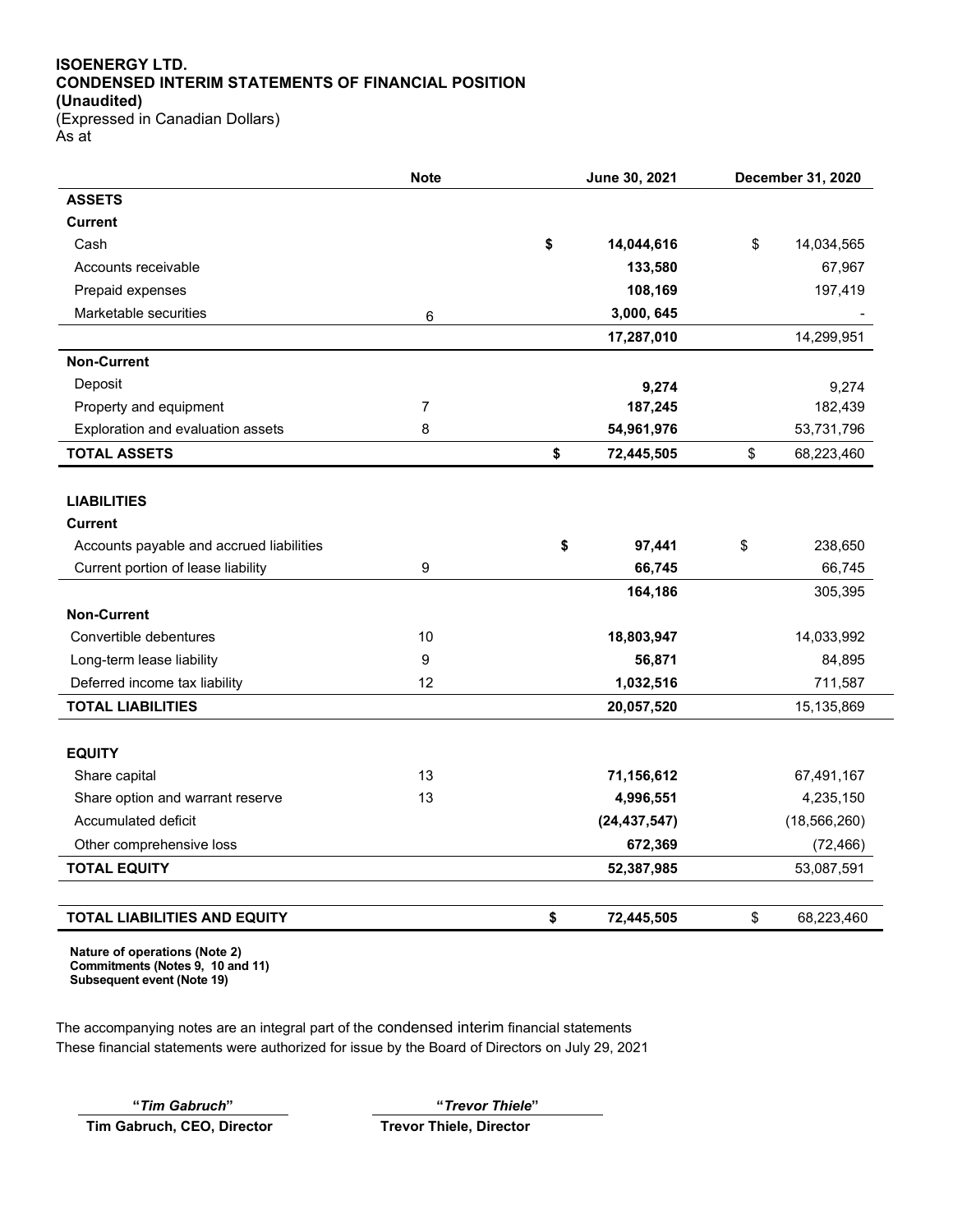#### **ISOENERGY LTD. CONDENSED INTERIM STATEMENTS OF LOSS AND COMPREHENSIVE LOSS (Unaudited)** (Expressed in Canadian Dollars)

|                                                                      |             | For the three months ended June 30 |              | For the six months ended June 30 |               |
|----------------------------------------------------------------------|-------------|------------------------------------|--------------|----------------------------------|---------------|
|                                                                      | <b>Note</b> | 2021                               | 2020         | 2021                             | 2020          |
| <b>General and administrative costs</b>                              |             |                                    |              |                                  |               |
| Share-based compensation<br>Administrative salaries, contract and    | 13,14       | \$<br>760,109                      | \$<br>56,770 | \$<br>1,015,445                  | \$<br>199,256 |
| director fees                                                        | 14          | 295,389                            | 148,740      | 1,460,402                        | 325,255       |
| Investor relations                                                   |             | 57,688                             | 231,079      | 153,808                          | 380,539       |
| Office and administrative                                            |             | 21,433                             | 36,564       | 60,879                           | 74,775        |
| <b>Professional fees</b>                                             |             | 42,733                             | 63,338       | 79,350                           | 122,511       |
| Travel                                                               |             |                                    |              |                                  | 40,446        |
| Public company costs                                                 |             | 26,745                             | 19,819       | 79,963                           | 61,054        |
| Depreciation expense                                                 |             | 14,699                             | 15,528       | 29,398                           | 31,056        |
| Total general and administrative<br>costs                            |             | (1, 218, 796)                      | (571, 838)   | (2,879,245)                      | (1, 234, 892) |
| Interest income                                                      |             | 19,144                             | 3,535        | 39,255                           | 26,084        |
| Interest on lease liability                                          | 9           | (2,615)                            | (2,616)      | (5, 230)                         | (5,231)       |
| Interest on convertible debentures<br>Fair value loss on convertible | 10          | (156, 749)                         |              | (318, 215)                       |               |
| debentures                                                           | 10          | (2, 109, 169)                      |              | (4,707,283)                      |               |
| Gain on sale of assets                                               | 5           | 2,236,489                          |              | 2,236,489                        |               |
| Foreign exchange loss                                                |             | (34, 969)                          |              | (60, 330)                        |               |
| Rental income                                                        |             | 9,087                              | 9,087        | 18,174                           | 16,663        |

Deferred income tax recovery<br>(expense)

**Other comprehensive income**

Change in fair value of convertible debentures attributable to the change<br>in credit risk

**(loss)**

| Change in fair value of marketable |   |              |              |             |              |
|------------------------------------|---|--------------|--------------|-------------|--------------|
| securities                         | 6 | 933,534      |              | 933.534     |              |
| Deferred tax expense on marketable |   |              |              |             |              |
| securities                         |   | (126,027)    |              | (126,027)   |              |
| Total comprehensive loss for the   |   |              |              |             |              |
| period                             |   | (915, 952)   | (472,175)    | (5.126.452) | (1,406,938)  |
| Loss per common share - basic      |   |              |              |             |              |
| and diluted                        |   | \$<br>(0.02) | \$<br>(0.01) | (0.06)      | \$<br>(0.02) |
| Weighted average number of         |   |              |              |             |              |
| common shares outstanding -        |   |              |              |             |              |
| basic and diluted                  |   | 98,178,807   | 84,298,491   | 96,571,474  | 84.284.225   |

**Loss from operations (1,257,578)** (561,832) **(5,676,385)** (1,197,376)

(expense) 12 **(513,967)** 89,657 **(194,902)** (209,562) **Loss \$ (1,771,545)** \$ (472,175) **\$ (5,871,287)** \$ (1,406,938)

in credit risk 10 **48,086** - **(62,672)** -

The accompanying notes are an integral part of the condensed interim financial statements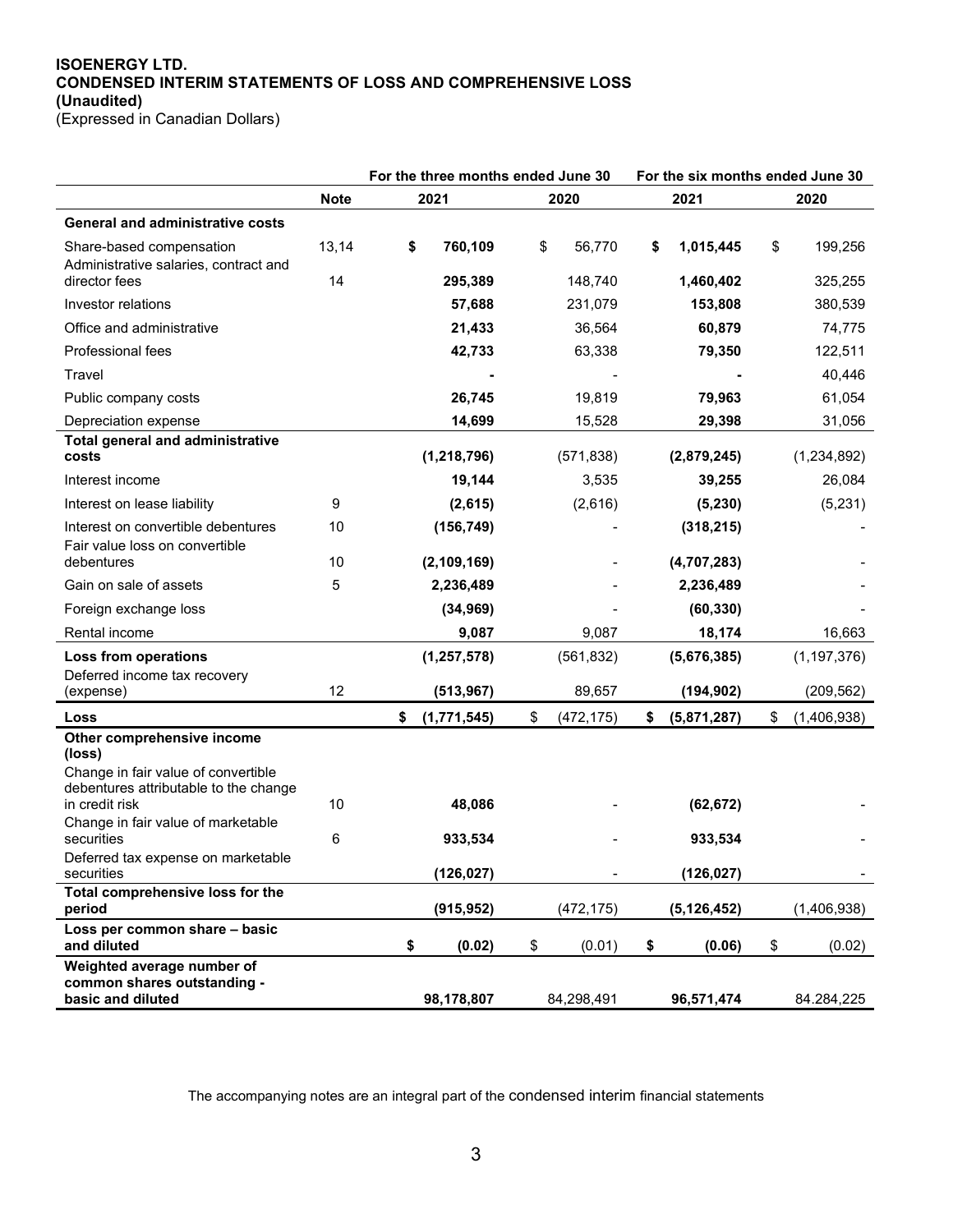# **ISOENERGY LTD. CONDENSED INTERIM STATEMENTS OF CHANGES IN EQUITY (Unaudited)**

| (Expressed in Canadian Dollars) |
|---------------------------------|
|---------------------------------|

|                                                   | <b>Note</b> | Number of<br>common<br>shares | Share capital  | <b>Share</b><br>option and<br>warrant<br>reserve | Accumulated<br>deficit | <b>Accumulated</b><br>other<br>comprehensive<br>loss | Total        |
|---------------------------------------------------|-------------|-------------------------------|----------------|--------------------------------------------------|------------------------|------------------------------------------------------|--------------|
|                                                   |             |                               |                |                                                  |                        |                                                      |              |
| Balance as at January 1, 2020                     |             | 84,267,500                    | \$58,740,682   | \$3,769,204                                      | \$(9,022,887)          | \$<br>$\blacksquare$                                 | \$53,486,999 |
| Shares issued on the exercise of<br>warrants      | 13          | 47,310                        | 29,678         | (8, 815)                                         |                        |                                                      | 20,863       |
| Share-based payments                              | 13          |                               |                | 283,673                                          |                        |                                                      | 283,673      |
| Loss for the period                               |             |                               |                |                                                  | (1,406,938)            |                                                      | (1,406,938)  |
| Balance as at June 30, 2020                       |             | 84,314,810                    | \$58,770,360   | \$4,044,062                                      | \$(10,429,825)         | \$                                                   | \$52,384,597 |
| Balance as at January 1, 2021                     |             | 94,472,998                    | \$67,491,167   | \$4,235,150                                      | \$(18, 566, 260)       | \$(72,466)                                           | 53,087,591   |
| Shares issued on the exercise of<br>warrants      | 13          | 2,509,618                     | 1,650,782      | (8,592)                                          |                        | ٠                                                    | 1,642,190    |
| Shares issued on the exercise of<br>stock options | 13          | 1,781,666                     | 1,923,469      | (768, 411)                                       |                        | ٠                                                    | 1,155,058    |
| Shares issued to settle interest                  | 10          | 31,120                        | 91,194         |                                                  |                        |                                                      | 91,194       |
| Share-based payments                              | 13          |                               | $\blacksquare$ | 1,538,404                                        |                        |                                                      | 1,538,404    |
| Loss for the period                               |             |                               |                |                                                  | (5,871,287)            |                                                      | (5,871,287)  |
| Other comprehensive income for<br>the period      | 6,10        |                               |                |                                                  |                        | 744,835                                              | 744,835      |
| Balance as at June 30, 2021                       |             | 98,795,402                    | \$71,156,612   | \$4,996,551                                      | \$(24,437,547)         | \$672,369                                            | 52,387,985   |

The accompanying notes are an integral part of the condensed interim financial statements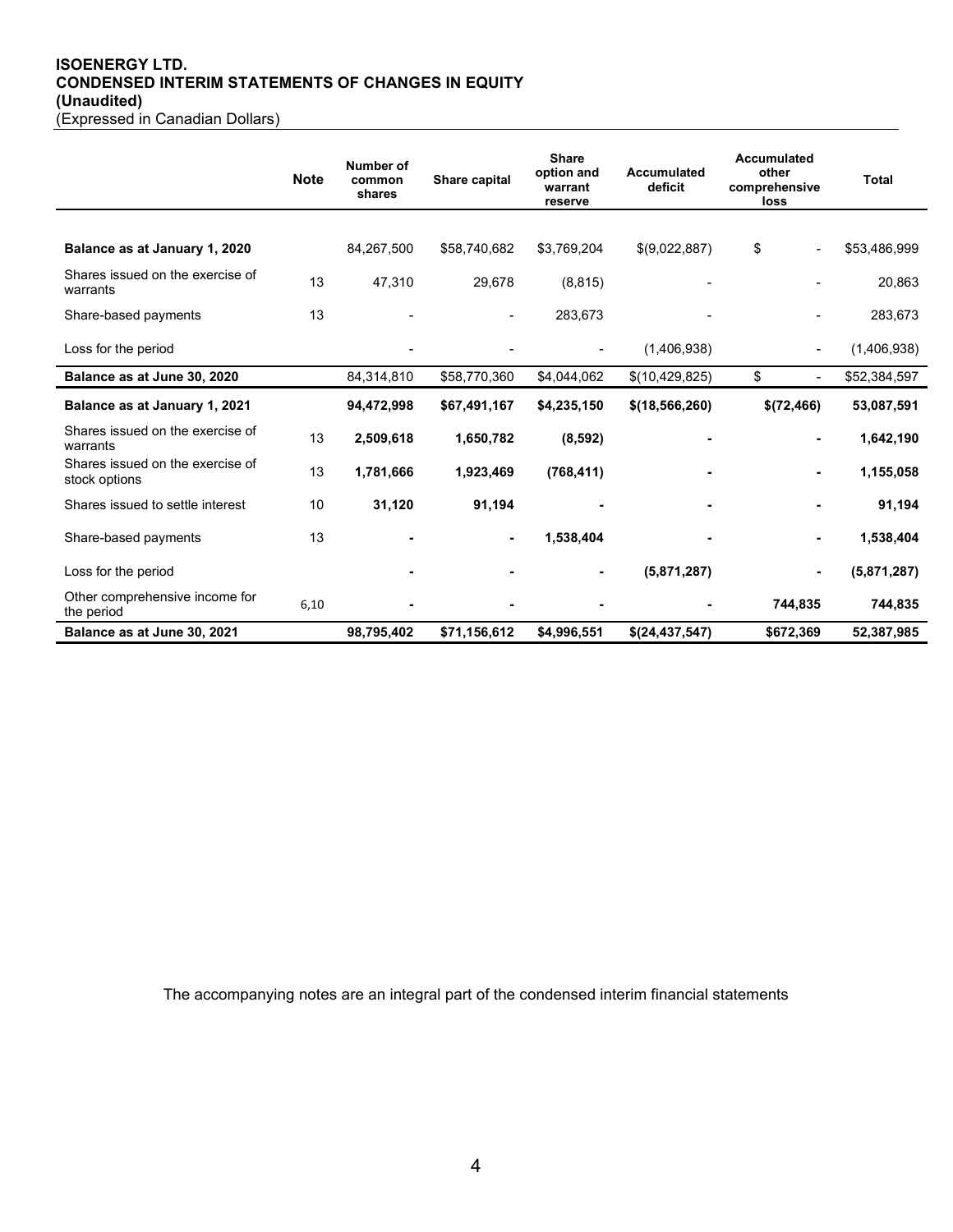#### **ISOENERGY LTD. CONDENSED INTERIM STATEMENTS OF CASH FLOWS (Unaudited)** (Expressed in Canadian Dollars) For the six months ended June 30

|                                                                                 | 2021                 | 2020                |
|---------------------------------------------------------------------------------|----------------------|---------------------|
| Cash flows from (used in) operating activities                                  |                      |                     |
| Loss for the period                                                             | \$<br>(5,871,287)    | \$<br>(1,406,938)   |
| Items not involving cash:<br>Share-based compensation                           | 1,015,445            | 199,256             |
| Deferred income tax (recovery) expense                                          | 194,902              | 209,562             |
| Depreciation expense                                                            | 29,398               | 31,056              |
| Interest on lease liability                                                     | 5,230                | 5,231               |
| Interest on convertible debentures<br>Fair value loss on convertible debentures | 318,215<br>4,707,283 |                     |
| Gain on sale of asset                                                           | (2, 236, 489)        |                     |
| Changes in non-cash working capital                                             |                      |                     |
| Accounts receivable                                                             | 30,487               | (58, 168)           |
| Prepaid expenses                                                                | 89,250               | (7, 261)            |
| Accounts payable and accrued liabilities                                        | (109, 359)           | (213, 385)          |
|                                                                                 | \$<br>(1,826,925)    | \$<br>(1, 240, 647) |
| Cash flows used in investing activities                                         |                      |                     |
| Additions to exploration and evaluation assets                                  | \$<br>(727, 182)     | \$<br>(2,471,903)   |
| Acquisition of exploration and evaluation assets                                | (27, 139)            | (136, 145)          |
| Additions to equipment                                                          | (41, 776)            |                     |
| Proceeds on sale of assets                                                      | 96,100               |                     |
|                                                                                 | \$<br>(699, 997)     | \$<br>(2,608,048)   |
| Cash flows from (used in) financing activities                                  |                      |                     |
| Shares issued for warrant exercise                                              | \$<br>1,642,190      | \$<br>20,863        |
| Shares issued for option exercise                                               | 1,155,058            |                     |
| Interest on Debentures                                                          | (227, 021)           |                     |
| Lease liability payments:                                                       |                      |                     |
| Principal                                                                       | (28, 024)            | (28, 024)           |
| Interest                                                                        | (5, 230)             | (5, 231)            |
|                                                                                 | \$<br>2,536,973      | \$<br>(12, 392)     |
| Change in cash                                                                  | \$<br>10,051         | \$<br>(3,861,087)   |
| Cash, beginning of period                                                       | 14,034,565           | 6,587,075           |
| Cash, end of period                                                             | \$<br>14,044,616     | \$<br>2,725,988     |

**Supplemental disclosure with respect to cash flows (Note 18)**

The accompanying notes are an integral part of the condensed interim financial statements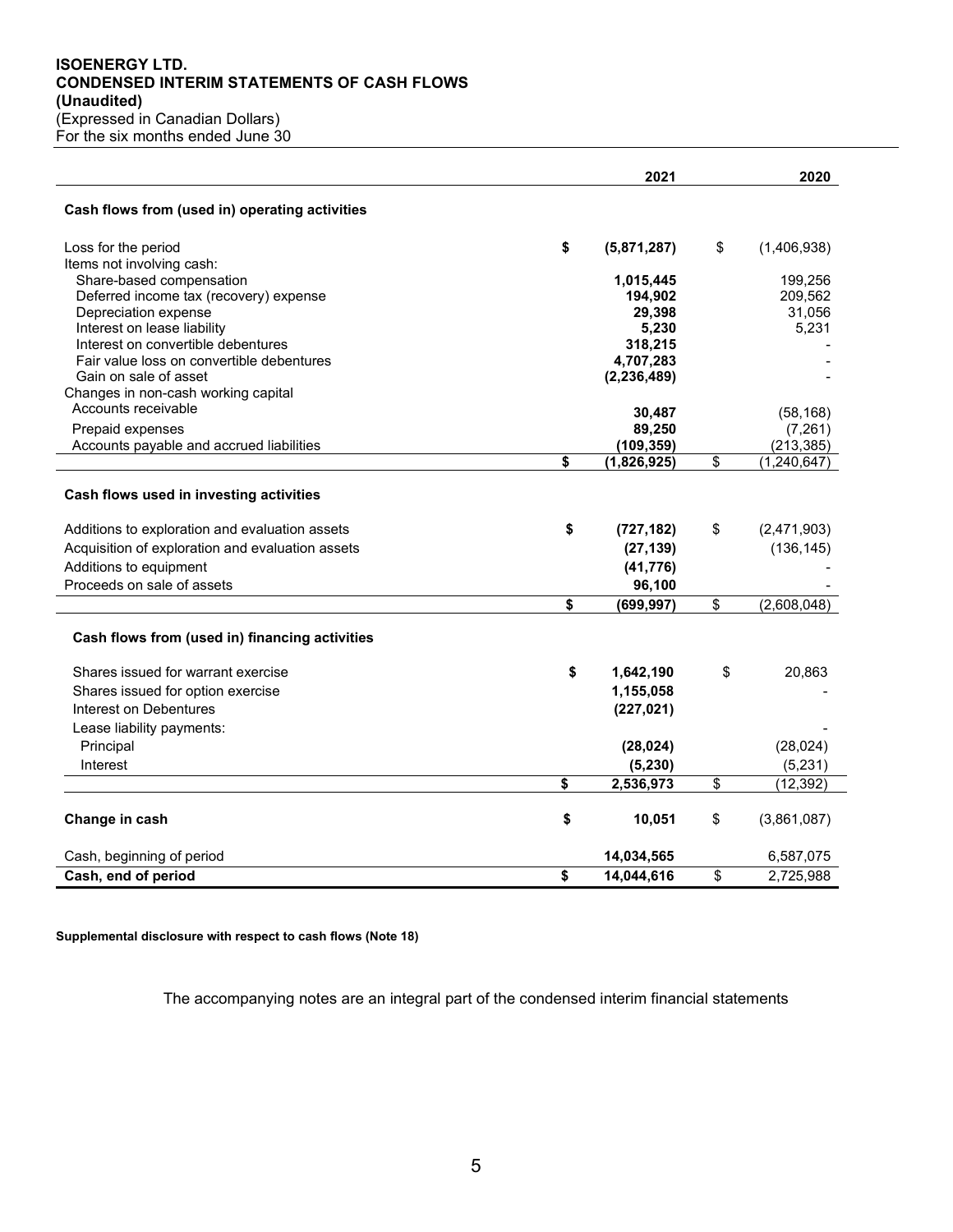#### **1. REPORTING ENTITY**

IsoEnergy Ltd. ("**IsoEnergy**", or the "**Company**") is an exploration stage entity engaged in the acquisition, exploration and evaluation of uranium properties in Canada. The Company's registered and records office is located on the 10<sup>th</sup> Floor, 595 Howe Street, Vancouver, BC, V6C 2TS. The Company's common shares are listed on the TSX Venture Exchange (the "**TSXV**").

As of June 30, 2021, the Company did not have any subsidiaries and NexGen Energy Ltd ("**NexGen**") holds 50.4% of IsoEnergy's outstanding common shares.

#### **2. NATURE OF OPERATIONS**

As an exploration stage company, the Company does not have revenues and historically has recurring operating losses. As at June 30, 2021, the Company had accumulated losses of \$24,437,547 and working capital of \$17,122,824. The Company depends on external financing for its operational expenses.

The business of exploring for and mining of minerals involves a high degree of risk. As an exploration company, IsoEnergy is subject to risks and challenges similar to companies at a comparable stage. These risks include, but are not limited to, negative operating cash flow and dependence on third party financing; the uncertainty of additional financing; the limited operating history of IsoEnergy; the lack of known mineral resources or reserves; the influence of a large shareholder; alternate sources of energy and uranium prices; aboriginal title and consultation issues; risks related to exploration activities generally; reliance upon key management and other personnel; title to properties; uninsurable risks; conflicts of interest; permits and licenses; environmental and other regulatory requirements; political regulatory risks; competition; and the volatility of share prices.

Since March 2020, several measures have been implemented in Canada and the rest of the world in response to the increased impact from novel coronavirus (COVID-19). The Company continues to operate our business at this time. While the impact of COVID-19 is expected to be temporary, the current circumstances are dynamic and the impacts of COVID-19 on our business operations cannot be reasonably estimated at this time. We anticipate this could have an adverse impact on our business, results of operations, financial position and cash flows in 2021. A program of core drilling at the Hurricane Zone on the Larocque East property was tentatively planned for the winter 2021 drilling season, however due to COVID-19 concerns, the Company decided not to proceed with the program. The Company is planning a summer drilling program; this may also be impacted by the COVID-19 pandemic.

These financial statements have been prepared using IFRS applicable to a going concern, which assumes that the Company will be able to realize its assets and discharge its liabilities in the normal course of business for the foreseeable future. The ability of the Company to continue as a going concern is dependent on its ability to obtain financing and achieve future profitable operations.

The underlying value of IsoEnergy's exploration and evaluation assets is dependent upon the existence and economic recovery of mineral resources or reserves and is subject to, but not limited to, the risks and challenges identified above.

#### **3. BASIS OF PRESENTATION**

#### **Statement of Compliance**

These condensed interim financial statements for the three and six months ended June 30, 2021, including comparatives, have been prepared in accordance with International Accounting Standard ("**IAS**") 34 Interim Financial Reporting. They do not include all of the information required by International Financial Reporting Standards ("**IFRS**") for annual financial statements and should be read in conjunction with the audited annual financial statements for the year ended and as at December 31, 2020.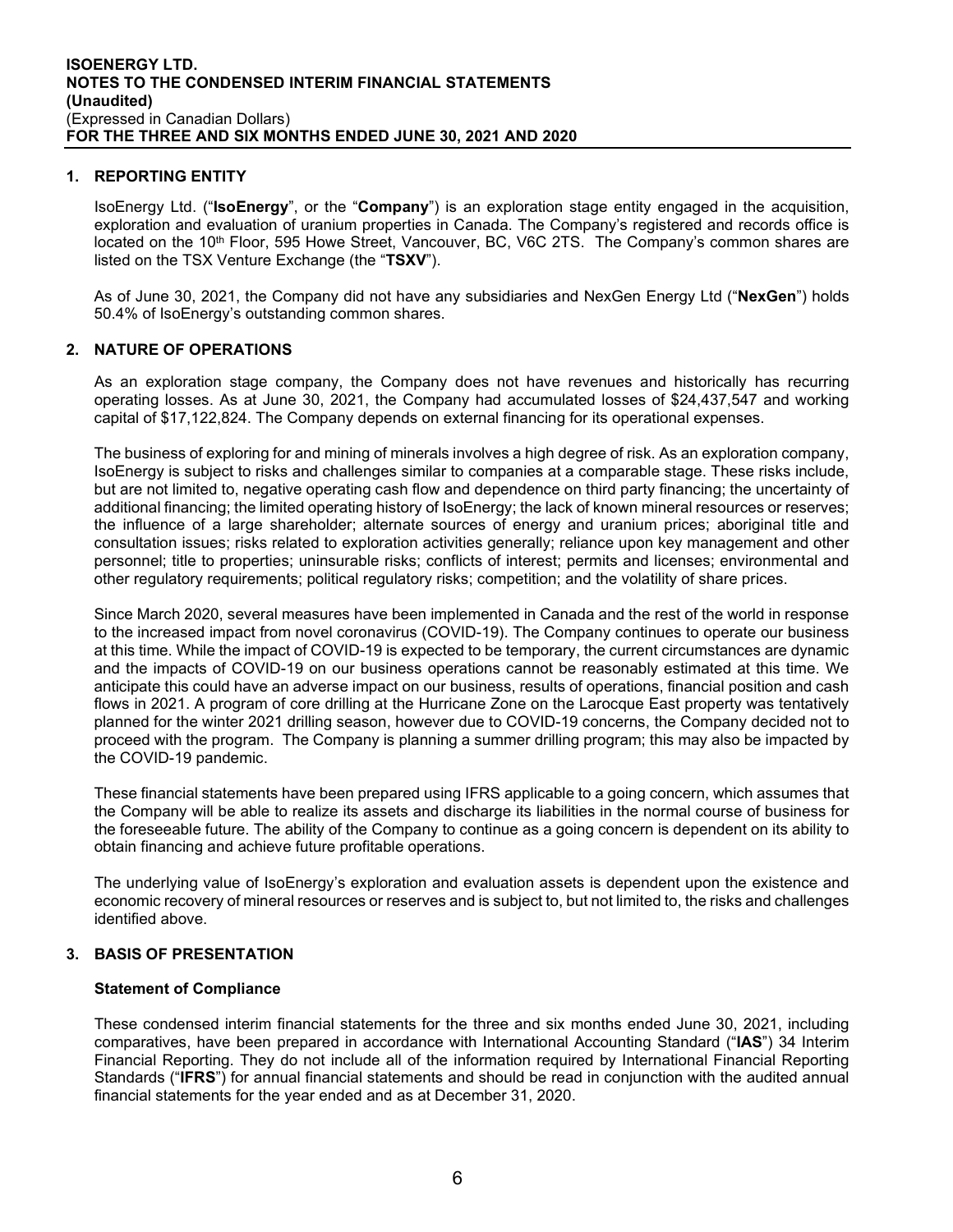#### **3. BASIS OF PRESENTATION (continued)**

#### **Basis of Presentation**

These financial statements have been prepared on a historical cost basis, except for certain financial instruments which have been measured at fair value. In addition, these financial statements have been prepared using the accrual basis of accounting except for cash flow information. All monetary references expressed in these financial statements are references to Canadian dollar amounts ("\$"), unless otherwise noted. These financial statements are presented in Canadian dollars, which is the functional currency of the Company.

#### **Critical accounting judgments, estimates and assumptions**

The preparation of the consolidated financial statements requires management to make judgments, estimates and assumptions that affect the reported amounts of assets, liabilities, and contingent liabilities at the date of the financial statements and the reported amounts of revenues and expenses during the reporting period. Estimates and assumptions are continuously evaluated and are based on management's experience and other factors, including expectations of future events that are believed to be reasonable in the circumstances. Uncertainty about these judgments, estimates and assumptions could result in outcomes that require a material adjustment to the carrying amount of the asset or liability affected in future periods.

Information about significant areas of judgement and estimation uncertainty considered by management in preparing the financial statements are set out in Note 3 to the annual financial statements for the year ended December 31, 2020 and have been consistently followed in preparation of these condensed interim financial statements.

#### **4. SIGNIFICANT ACCOUNTING POLICIES**

The accounting policies followed by the Company are set out in Note 4 to the annual financial statements for the year ended December 31, 2020 and have been consistently followed in preparation of these condensed interim financial statements, except as noted below.

IFRS 9 – Financial Instruments establishes three primary measurement categories for financial assets: amortised cost, fair value through other comprehensive income ("**FVOCI**") and fair value through profit or loss ("**FVPL**"). The Company determines the classification of the financial assets at initial recognition. The basis of classification depends on the Company's business model for managing its financial instruments and the contractual cash flow characteristics of the instrument. A financial asset that is a debt instrument is measured at amortised cost if it meets both of the following conditions and is not designated at FVPL:

- It is held within a business model whose objective is to hold assets to collect contractual cash flows; and
- Its contractual terms give rise on specified dates to cash flows that are solely payments of principal and interest on the principal amount outstanding

Investments in equity instruments are required to be measured by default at FVPL. However, on the day of acquisition, the Company can make an irrevocable election (on an instrument-by-instrument basis) to designate them as FVOCI. The Company has elected to designate the Investment in 92 Energy Pty. Ltd ("**92 Energy**") shares as FVOCI.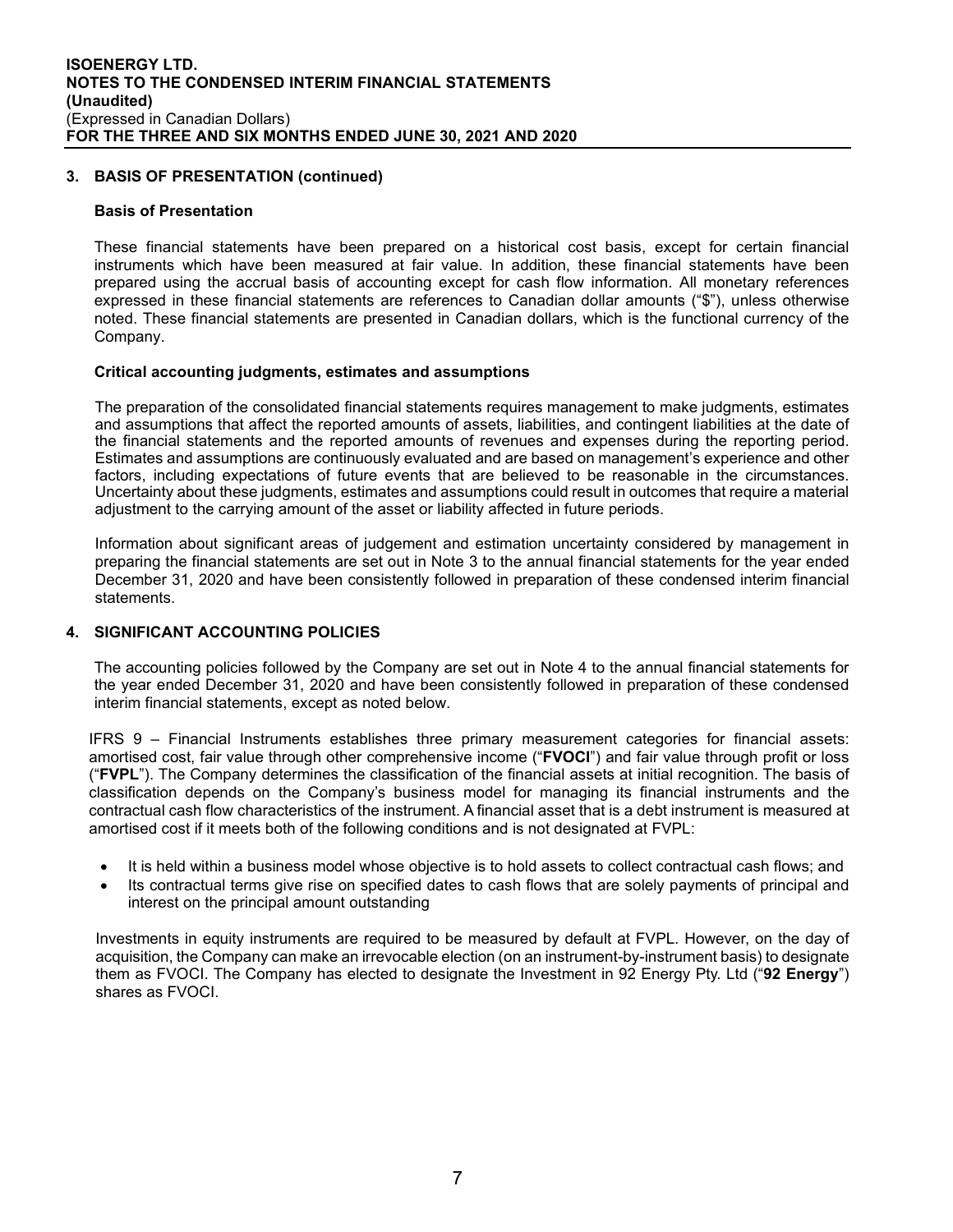## **5. TRANSACTIONS**

#### (a) Agreement with 92 Energy

On April 14, 2021 IsoEnergy closed a transaction based on a Heads of Agreement (the "**Agreement**") with 92 Energy for 92 Energy to acquire a 100% interest in IsoEnergy's Clover, Gemini, and Tower uranium properties in Saskatchewan, Canada (the "**Properties**") in consideration for the issuance of common shares equivalent to 10,755,000 fully paid ordinary share or 16.25% of the issued capital of 92 Energy following the Initial Public Offering ("**IPO**"). The shares were issued at a price of A\$0.20 and are in escrow for 12 months following the completion of the IPO. Additional consideration to IsoEnergy includes milestone cash payments of A\$100,000 within 60 days of 92 Energy's IPO (which was received June 14, 2021), and an additional A\$100,000 within 6 months of that date. IsoEnergy will retain a 2% NSR on the Properties and will be entitled to nominate a member to 92 Energy's Board of Directors, provided IsoEnergy maintains a minimum ownership position of 5%. 92 Energy will be required to spend an aggregate of A\$1,000,000 on exploration expenditures on the Properties prior to May 1, 2022.

The Company recognized a gain of \$2,236,489 on the completion of the transaction as follows.

| Shares received        | S | 2,067,111 |
|------------------------|---|-----------|
| Cash                   |   | 192,200   |
| Proceeds               |   | 2,259,311 |
| Properties disposed of |   | (22, 822) |
| Gain on sale of assets |   | 2,236,489 |

#### (b) Pending transaction - Option Agreement

On August 7, 2020, IsoEnergy entered into an agreement with Consolidated Uranium Inc. ("CUI"), (formerly International Consolidate Uranium, which was formerly NxGold Ltd., a company with common directors at the time the Option Agreement was entered into) to grant CUI the option to acquire a 100% interest in the Company's Mountain Lake uranium property in Nunavut, Canada ("**Option Agreement**"). This Option Agreement was approved by CUI shareholders and is expected to close in the third quarter of 2021 and hence the terms of the Option Agreement are not reflected in these financial statements other than the \$20,000 deposit paid prior to December 31, 2020.

Under the terms of the Option Agreement, CUI obtains the option to acquire a 100% interest in the Mountain Lake uranium property for consideration comprised of 900,000 CUI common shares and \$20,000 cash (paid). The option is exercisable at CUI's election on or before the second anniversary of receipt of TSXV approval for additional consideration of \$1,000,000, payable in cash or shares of CUI. If CUI elects to acquire the Mountain Lake property, IsoEnergy will be entitled to receive the following contingency payments in cash or shares of CUI:

- If the uranium spot price reaches US\$50, IsoEnergy will receive an additional \$410,000
- If the uranium spot price reaches US\$75, IsoEnergy will receive an additional \$615,000
- If the uranium spot price reaches US\$100, IsoEnergy will receive an additional \$820,000

The spot price contingent payments will expire 10 years following the date the option is exercised.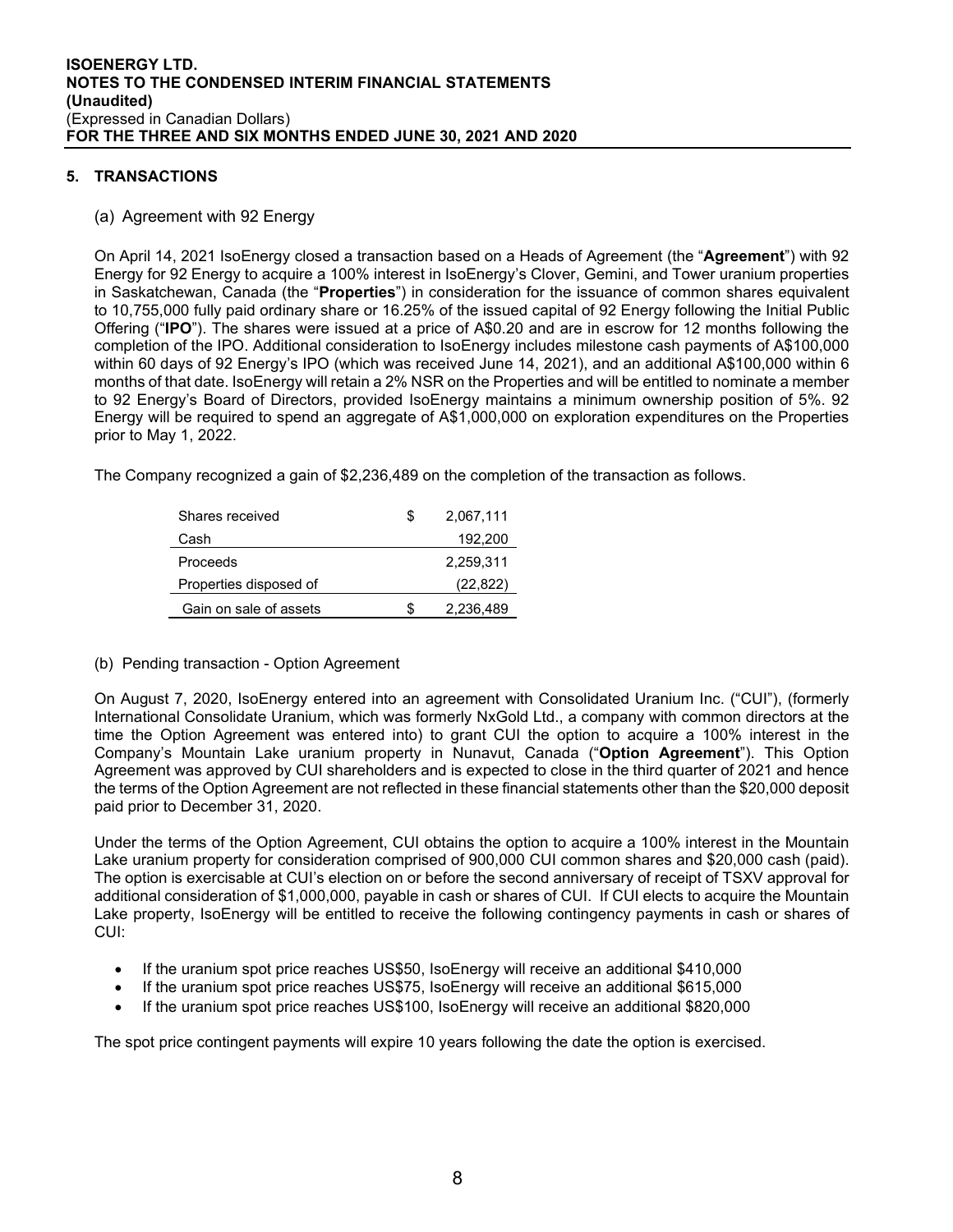#### **6. MARKETABLE SECURITES**

Marketable securities consist of 10,755,000 common shares of 92 Energy, a corporation with common shares of which are listed on the Australian Stock Exchange. The carrying value is based on the estimated fair value of 92 Energy common shares and determined using published closing prices.

| Shares acquired April 6, 2021 (see<br>Note $5(a)$ )            | S  | 2,067,111 |
|----------------------------------------------------------------|----|-----------|
| Change in fair value recorded in<br>Other comprehensive income |    | 933.534   |
| Balance, June 30, 2021                                         | S. | 3,000,645 |

# **7. PROPERTY AND EQUIPMENT**

The following is a summary of the carrying values of equipment:

|                                 | Right-of-<br>use asset | <b>Software</b> | Field<br>equipment | <b>Office</b><br>furniture | <b>Total</b>  |
|---------------------------------|------------------------|-----------------|--------------------|----------------------------|---------------|
| Cost                            |                        |                 |                    |                            |               |
| Balance, January 1, 2020        | 259,512<br>\$          | \$64,947        | \$41,428           | \$13,103                   | 378,990<br>\$ |
| Additions                       |                        |                 | 22,017             |                            | 22,017        |
| Balance, December 31, 2020      | \$<br>259,512          | \$64,947        | \$63,445           | \$13,103                   | \$<br>401,007 |
| Additions                       |                        |                 | 41,776             |                            | 41,776        |
| <b>Balance, June 30, 2021</b>   | \$<br>259,512          | \$64,947        | \$105,221          | \$13,103                   | \$<br>442,783 |
| <b>Accumulated depreciation</b> |                        |                 |                    |                            |               |
| Balance, January 1, 2020        | \$<br>58,799           | \$<br>59,975    | \$18,295           | \$<br>9,789                | \$<br>146,858 |
| Depreciation                    | 58,797                 | 4,972           | 4,627              | 3,314                      | 71,710        |
| Balance, December 31, 2020      | \$117,596              | \$64,947        | \$22,922           | \$13,103                   | \$218,568     |
| Depreciation                    | 29,398                 |                 | 7,572              |                            | 36,970        |
| <b>Balance, June 30, 2021</b>   | \$146,994              | \$64,947        | \$30,494           | \$13,103                   | 255,538<br>\$ |
| Net book value:                 |                        |                 |                    |                            |               |
| Balance, December 31, 2020      | 141,916                | \$              | 40,523<br>S.       | \$                         | 182,439<br>S  |
| <b>Balance, June 30, 2021</b>   | 112,518<br>S.          | \$              | \$74,727           | \$                         | 187,245<br>\$ |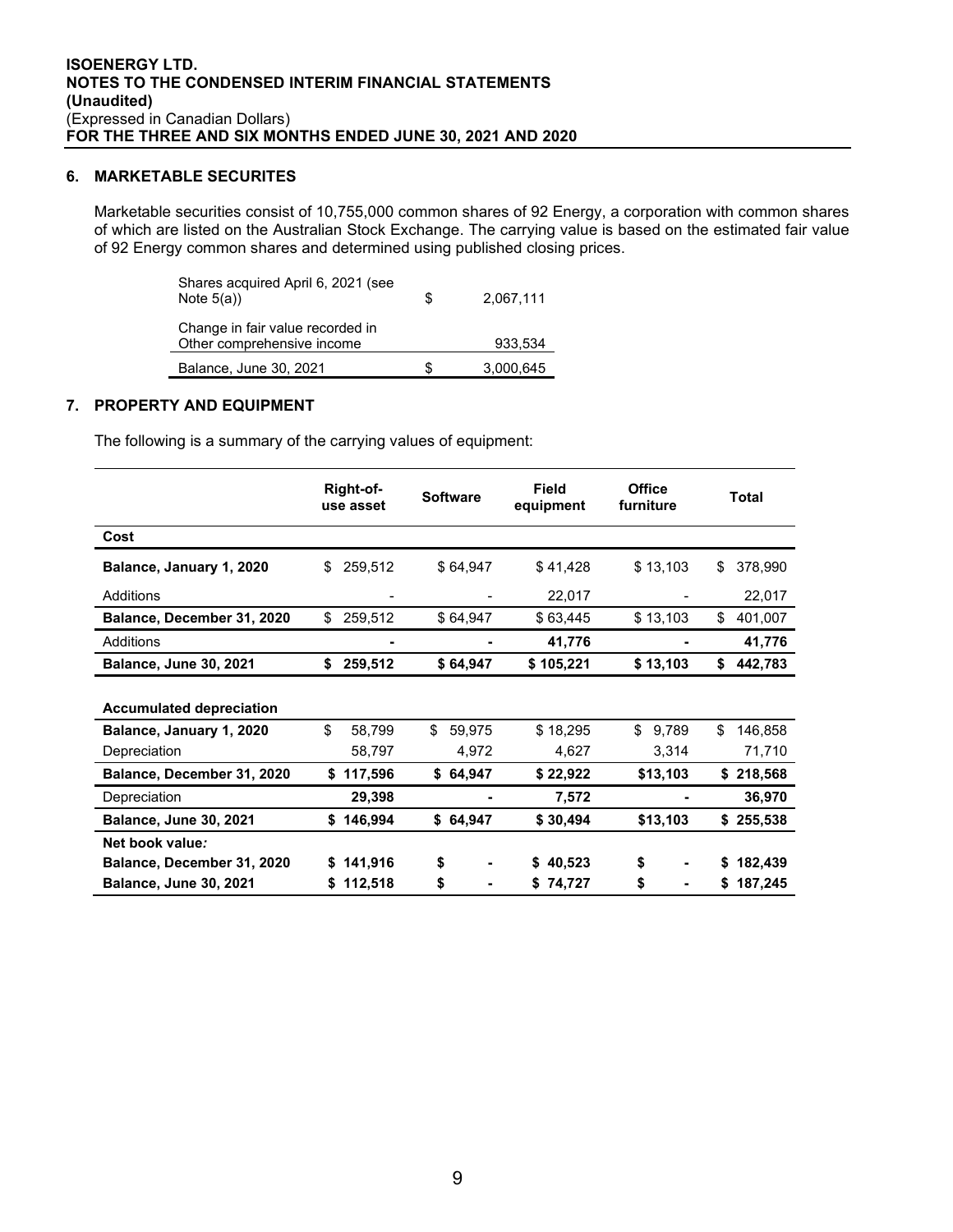#### **8. EXPLORATION AND EVALUATION ASSETS**

The following is a summary of the carrying value of the acquisition costs and expenditures on the Company's exploration and evaluation assets:

|                                                   | <b>Note</b> | June 30, 2021 |            | December 31, 2020 |            |
|---------------------------------------------------|-------------|---------------|------------|-------------------|------------|
| <b>Acquisition costs:</b>                         |             |               |            |                   |            |
| Acquisition costs, opening                        |             | \$            | 35.440.432 | \$                | 35,298,069 |
| Additions                                         | a           |               | 27,139     |                   | 142,363    |
| <b>Dispositions</b>                               | b           |               | (22, 822)  |                   |            |
| Acquisition costs, closing                        |             | \$            | 35,444,749 | \$                | 35,440,432 |
| <b>Exploration and evaluation costs:</b>          |             |               |            |                   |            |
| Exploration costs, opening                        |             | \$            | 18,291,364 | \$                | 12,668,819 |
| Additions:                                        |             |               |            |                   |            |
| Drilling                                          |             |               | 171,563    |                   | 2,800,364  |
| Geological and geophysical                        |             |               | 114,536    |                   | 30,500     |
| Labour and wages                                  |             |               | 312,888    |                   | 1,140,615  |
| Share-based compensation                          | 13          |               | 522,959    |                   | 234,956    |
| Geochemistry and assays                           |             |               | 28,742     |                   | 317,508    |
| Fnvironmental                                     |             |               | 2,003      |                   | 137,083    |
| Engineering                                       |             |               | 1,420      |                   | 224,620    |
| Camp costs                                        |             |               | 4,666      |                   | 594,539    |
| Travel and other                                  |             |               | 67,086     |                   | 142,360    |
| Total exploration and evaluation in the<br>period |             | \$            | 1,225,863  | \$                | 5,622,545  |
| Exploration and evaluation, closing               |             | \$            | 19,517,227 | \$                | 18,291,364 |
| <b>Total costs, closing</b>                       |             | \$            | 54,961,976 | \$                | 53,731,796 |

All claims are subject to minimum expenditure commitments. The Company expects to incur the minimum expenditures to maintain the claims.

# **(a) New claim staking and acquisitions**

In the year ended December 31, 2020, the Company spent \$142,363 to stake several property extensions and 12 new properties in the Eastern Athabasca adding approximately 200,000 hectares of mineral tenure in the Eastern Athabasca. The new exploration properties were Cable, Clover, Evergreen, Gemini, Hawk, Horizon, Larocque West, Ranger, Spruce, Tower, Trident and Sparrow.

In the second quarter of 2021 the Company acquired 902 hectares of land which is contiguous to the Larocque East property for \$27,139. These claims are subject to a 2% NSR which can be reduced to 1% for \$1,000,000.

**(b)** Dispositions – The Company disposed of Tower, Clover and Gemini properties; the related carrying value of \$22,822 was netted in the gain on sale of properties (see Note 5(a)).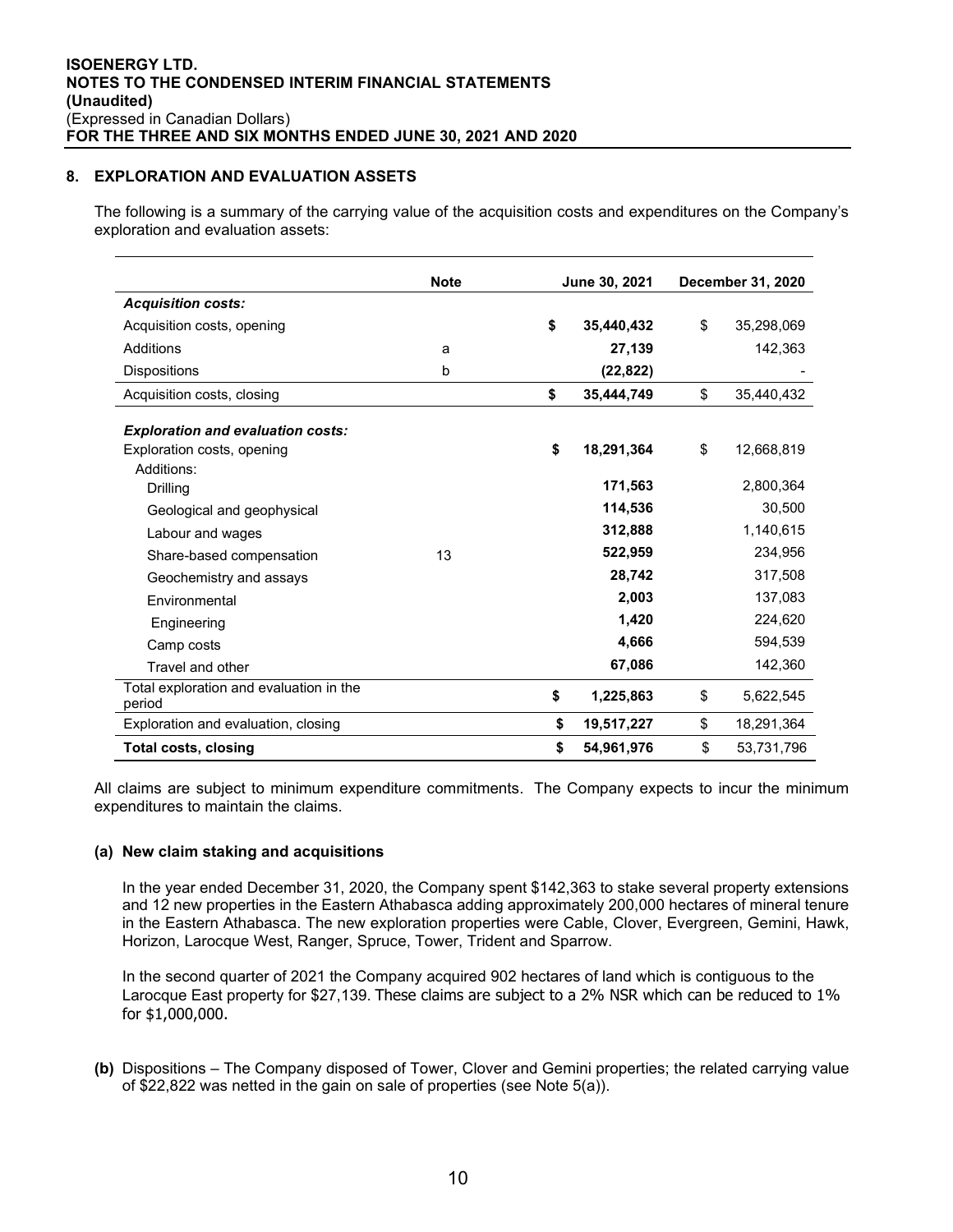## **9. LEASE LIABILITY**

The lease liability is as follows:

|                                | June 30, 2021 | <b>December 31, 2020</b> |
|--------------------------------|---------------|--------------------------|
| Opening balance, January 1     | 151,640<br>\$ | 209,231<br>\$            |
| Interest on lease liability    | 5,230         | 8,976                    |
| Payments                       | (33, 254)     | (66, 567)                |
| Lease liability, end of period | 123,616       | 151,640                  |
| Less Current portion           | (66, 745)     | (66, 745)                |
| Long-term lease liability      | 56,871        | 84,895<br>S              |

The lease is for an office space lease that extends to May 31, 2023. The discount rate applied to the lease is 5%. See Note 7 for information related to the leased asset. In addition to the lease payments the Company pays approximately \$47,000 annually related to operating costs and realty taxes of the leased office space. This amount is reassessed annually based on actual costs incurred.

IsoEnergy sub-leases approximately 50% of its office space. The Company accounts for the sublease as an operating lease with amounts received recognised as rental income.

As at June 30, 2021, the minimum future lease payments relating to the leased asset are as follows:

| S | 33.372    |
|---|-----------|
|   | 66.745    |
|   | 27,810    |
|   | \$127,927 |
|   |           |

In addition to the leased asset above, the Company engages a drilling company to carry out its drilling programs on its exploration and evaluation properties. The drilling company provides all required equipment. These contracts are short-term, and the Company has elected not to apply the recognition and measurement requirements of IFRS 16 to them. Payments to the drilling company in the three months ended June 30, 2021 were \$nil (June 30, 2020 - \$2,126,288).

#### **10. CONVERTIBLE DEBENTURES**

|                                                                   | June 30, 2021   | <b>December 31, 2020</b> |
|-------------------------------------------------------------------|-----------------|--------------------------|
| Fair value on issuance, August 18, 2020 and<br>January 1, 2021    | 14,033,992<br>S | 7,629,586                |
| Change in fair value in the period included in profit<br>and loss | 4,707,283       | 6,331,940                |
| Change in fair value in the period included in OCI                | 62.672          | 72.466                   |
| Fair value, end of period                                         | 18,803,947      | 14,033,992               |

On August 18, 2020, IsoEnergy entered into an agreement with Queen's Road Capital Investment Ltd. (the "**Debentureholder**") for a US\$6 million private placement of unsecured convertible debentures (the "**Debentures**"). The Debentures will be convertible at the holder's option at a conversion price of \$0.88 (the "**Conversion Price**") into a maximum of 9,206,311 common shares (the "**Maximum Conversion Shares**") of the Company.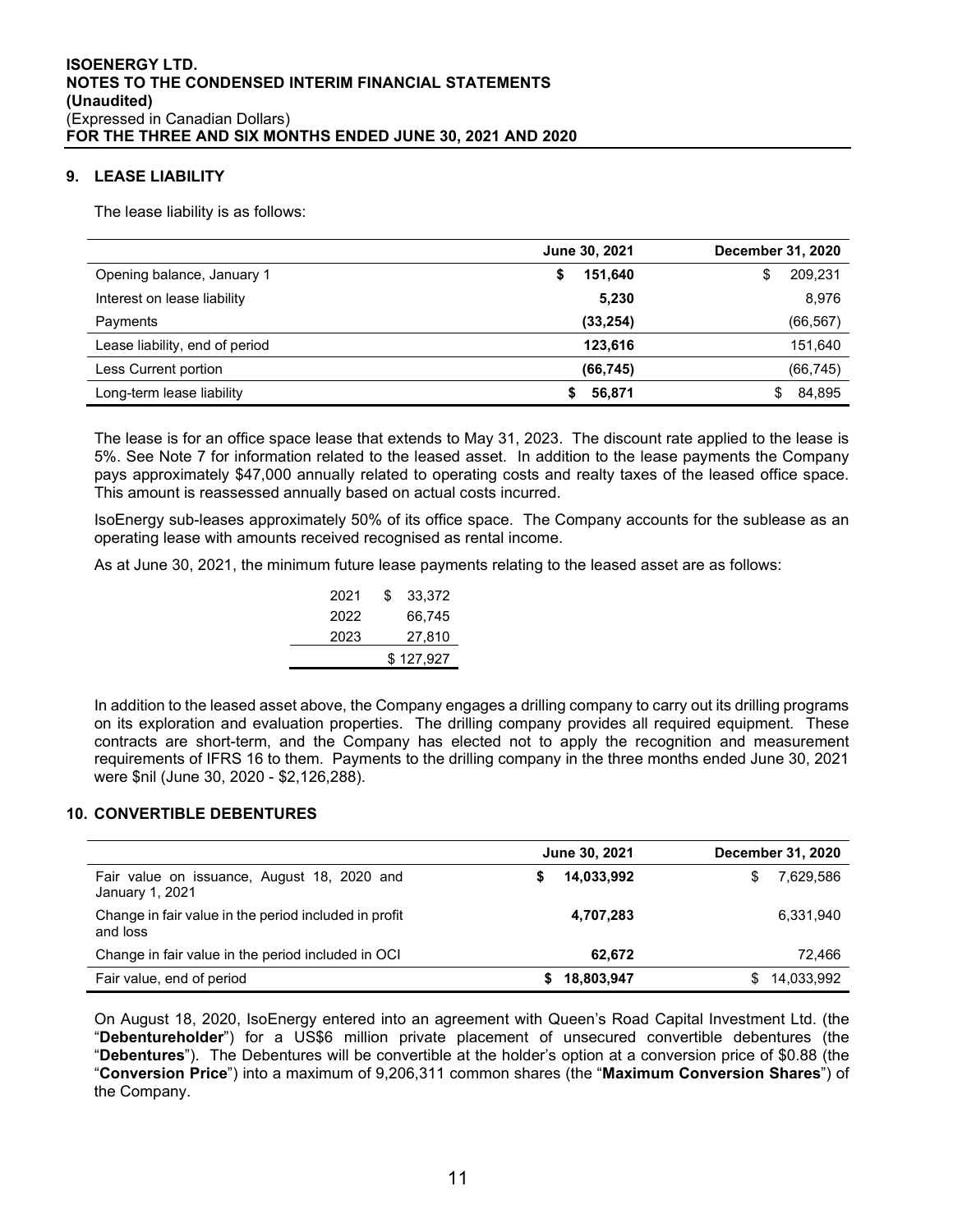# **10. CONVERTIBLE DEBENTURES (continued)**

On any conversion of any portion of the principal amount of the Debentures, if the number of common shares to be issued on such conversion, taking into account all common shares issued in respect of all prior conversions would result in the common shares to be issued exceeding the Maximum Conversion Shares, on such conversion the Debentureholder shall be entitled to receive a payment (the "**Exchange Rate Fee**") equal to the number of common shares that are not issued as a result of exceeding the Maximum Conversion Shares, multiplied by the 20-day volume-weighted average trading price ("**VWAP**"). IsoEnergy can elect to pay the Exchange Rate Fee in cash or, subject to the TSXV approval, in common shares of the Company.

The Company received gross proceeds of \$7,902,000 (US\$6,000,000). A 3% establishment fee of \$272,414 (US\$180,000) was also paid to the Debentureholder through the issuance of 219,689 common shares. The fair value of the Debentures on issuance date was determined to be \$7,629,586. The Company revalues the Debentures at the end of each reporting period with the change in the period related to credit risk recorded in Other Comprehensive Income or Loss ("**OCI**") and other changes in fair value in the period recorded in the loss for the period. The following assumptions were used to estimate the fair value of the Debentures:

|                                          | June 30.<br>2021 | March 31.<br>2021 | December 31,<br>2020 | August 18,<br>2020 |
|------------------------------------------|------------------|-------------------|----------------------|--------------------|
| Expected stock price volatility          | 50%              | 49%               | 46%                  | 48%                |
| <b>Expected life</b>                     | 4.1 years        | 4.4 years         | 4.6 years            | 5 years            |
| Risk free interest rate                  | 1.32%            | 1.31%             | 0.79%                | 0.76%              |
| Expected dividend yield                  | $0.00\%$         | $0.00\%$          | $0.00\%$             | $0.00\%$           |
| Credit spread                            | 20.72%           | 19.76%            | 21.70%               | 22.80%             |
| Underlying share price of the<br>Company | \$2.90           | \$2.40            | \$1.87               | \$1.24             |
| Conversion price                         | \$0.88           | \$0.88            | \$0.88               | \$0.88             |
| Exchange rate (C\$:US\$)                 | 1.2398           | 1.2562            | 1.2725               | 1.3168             |

The Debentures carry an 8.5% coupon (the "**Interest**") over a 5-year term. The Interest is payable semiannually with 6% payable in cash and 2.5% payable in common shares of the Company, subject to TSXV approval, at a price equal to the 20-day VWAP of the Company's common shares on the TSXV on the twenty days prior to the date such Interest is due. The Interest can be reduced to 7.5% per annum on the public dissemination by the Company of an economically positive preliminary economic assessment study, at which point the cash component of the Interest will be reduced to 5% per annum. In the three and six months ended June 30, 2021, the Company incurred interest expense of \$156,749 and 318,215, (June 30, 2020 – nil in both periods), \$227,021 was settled in cash and the issue of 31,120 common shares of the Company. In the year ended December 31, 2020, the Company incurred interest expense of \$248,962, of which \$174,114 was settled in cash and the issue of 40,026 common shares of the Company.

The Company will be entitled, on or after the third anniversary of the date of issuance of the Debentures, at any time the 20-day VWAP of the Company's shares listed on the TSXV exceeds 130% of the Conversion Price, to redeem the Debentures at par plus accrued and unpaid Interest.

Upon completion of a change of control (which includes in the case of the holders' right to redeem the Debentures, a change in the Chief Executive Officer of the Company), the holders of the Debentures or the Company may require the Company to purchase or the holders to redeem, as the case may be, any outstanding Debentures in cash at: (i) on or prior to August 18, 2023, 130% of the principal amount; and (ii) at any time thereafter, 115% of the principal amount, in each case plus accrued but unpaid interest, if any. In addition, upon the public announcement of a change of control that is supported by the Board, the Company may require the holders of the Debentures to convert the Debentures into common shares at the Conversion Price provided the consideration payable upon the change of control exceeds the Conversion Price and is payable in cash.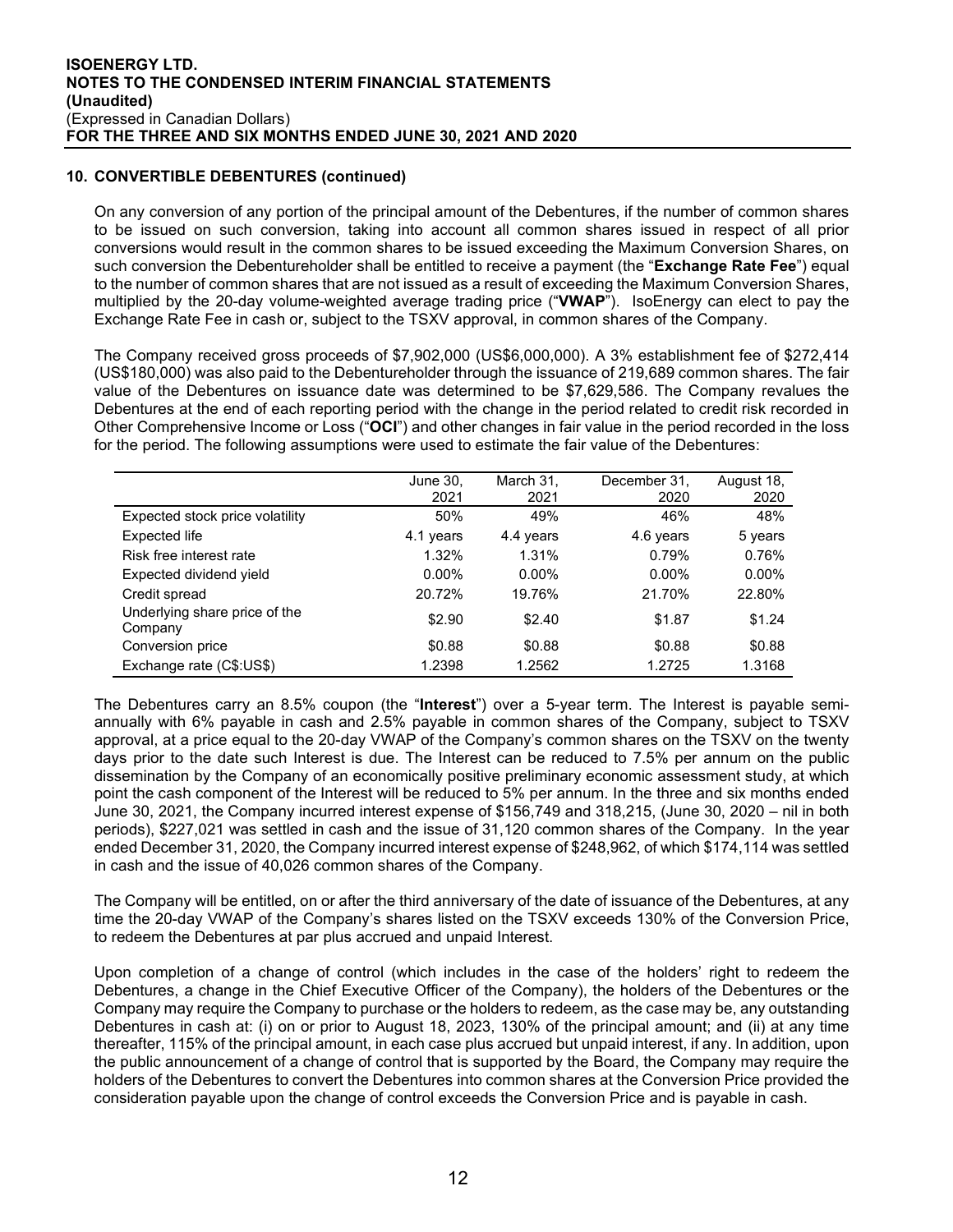#### **10. CONVERTIBLE DEBENTURES (continued)**

A "change of control" of the Company is defined as consisting of: (i) the acquisition, directly or indirectly, by a person or group of persons acting jointly or in concert of voting control or direction over 50% or more of the outstanding common shares, (ii) the amalgamation, consolidation or merger of the Company with or into another entity as a result of which the holders of common shares immediately prior to such transaction, directly or indirectly, hold less than 50% of voting control or direction over the entity carrying on the business of the Company following such transaction, (iii) the sale, assignment, transfer or other disposition of all or substantially all of the property or assets of the Company to another entity in which the holders of common shares immediately prior to such transaction, directly or indirectly, hold less than 50% of voting control or direction following such transaction, (iv) the removal by resolution of the shareholders of the Company, of a majority of the then incumbent directors of the Company, which removal has not been recommended in the Company's management information circular, or the failure to elect to the Company's board of directors a majority of the directors proposed for election by management in the Company's management information circular; or (v) the acquisition by any transaction, directly or indirectly, by a person or group of persons acting jointly or in concert of voting control or direction over more of the common shares than are then held by NexGen.

#### **11. COMMITMENTS**

The Company has raised funds through the issuance of flow-through shares. Based on Canadian tax law, the Company is required to spend this amount on eligible exploration expenditures by December 31 of the year after the year in which the shares were issued.

The premium received for a flow-through share, which is the price received for the share in excess of the market price of the share, is recorded as a flow-through share premium liability. This liability is subsequently reduced when the required exploration expenditures are made, on a pro rata basis, and accordingly, a recovery of flowthrough premium is then recorded as a reduction in the deferred tax expense to the extent that deferred income tax assets are available.

As of June 30, 2021, the Company is obligated to spend approximately \$3,340,000 by December 31, 2022 on eligible exploration expenditures. The 2020 FT Shares (see Note 13(d)) were issued at a price that was below market value on the date of issue and therefore no flow-through share premium liability was recorded.

# **12. INCOME TAXES**

Deferred income tax recovery (expense) is comprised of:

|                                                                    | For the three months ended<br>June 30 |            |   | For the six months ended<br>June 30 |   |                          |  |               |
|--------------------------------------------------------------------|---------------------------------------|------------|---|-------------------------------------|---|--------------------------|--|---------------|
|                                                                    |                                       | 2021       |   | 2020                                |   | 2021                     |  | 2020          |
| Deferred income taxes related to operations                        | S                                     | (431, 307) | S | 136.367                             | S | (8,661)                  |  | 269,493<br>S. |
| Flow-through renunciation<br>Release of flow-through share premium |                                       | (82,660)   |   | (62, 026)                           |   | (186, 241)               |  | (636, 124)    |
| liability                                                          |                                       |            |   | 15.316                              |   | $\overline{\phantom{a}}$ |  | 157,069       |
| Deferred income tax recovery (expense)                             |                                       | (513, 967) |   | 89.657                              |   | (194,902)                |  | (209,562)     |

In the three and six months ended June 30, 2021, the Company incurred \$306,148 and \$689,782, respectively (three and six months ended June 30, 2020 - 229,725 and \$2,356,013, respectively) of eligible exploration expenditures in respect of its flow-through share commitments (Note 11). A deferred income tax expense is recognized due to the taxable temporary difference arising from capitalized exploration and evaluation assets with no tax basis as a result of the renunciation of the tax attributes to the investors in the flow-through shares.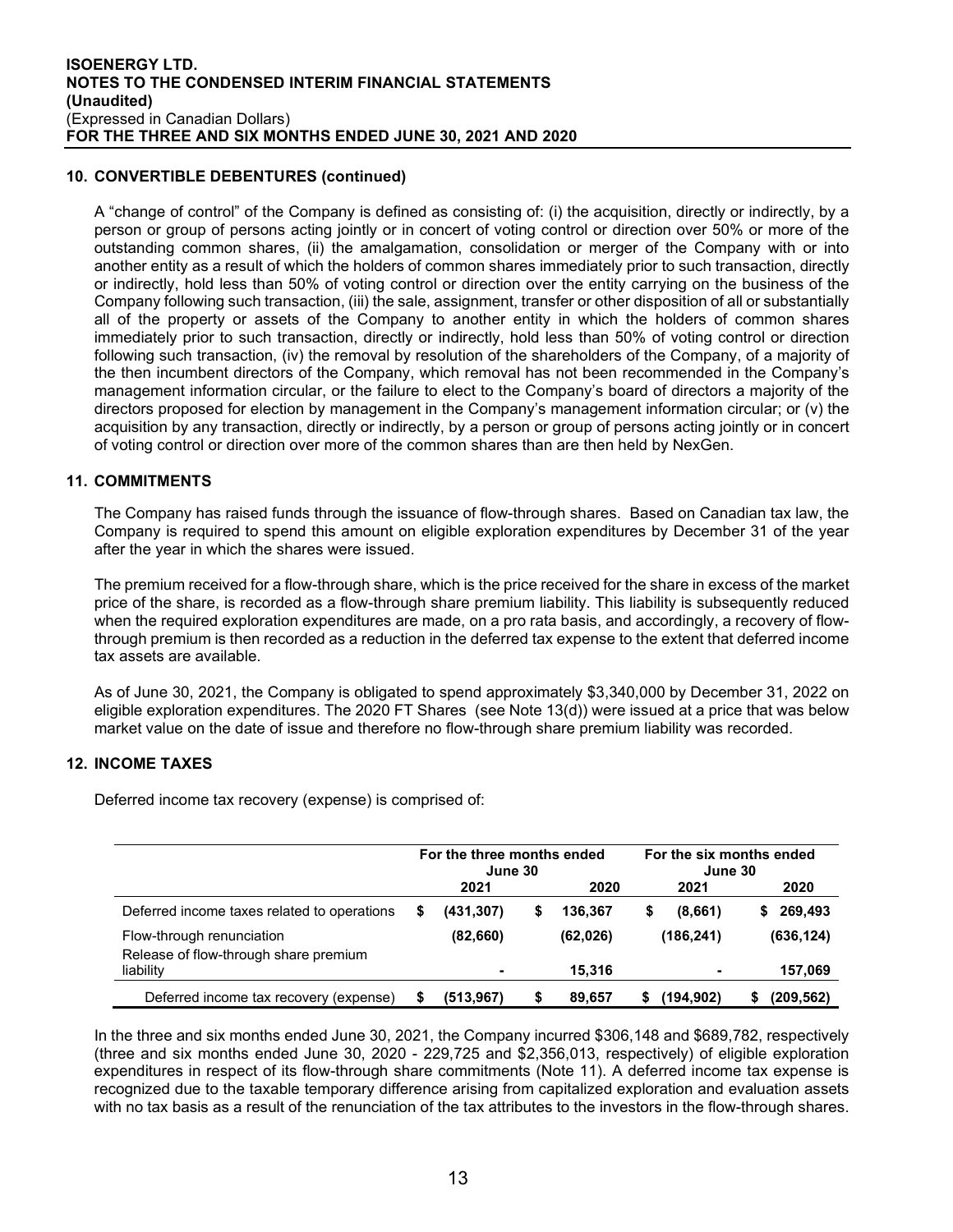#### **13. SHARE CAPITAL**

**Authorized Capital** - Unlimited number of common shares with no par value.

#### **Issued**

#### **For the six months ended June 30, 2021**

- (a) During the six months ended June 30, 2021, the Company issued 2,509,618 common shares on the exercise of warrants for proceeds of \$1,642,190. As a result of the exercises, \$8,592 was reclassified from reserves to share capital.
- (b) During the six months ended June 30, 2021, the Company issued 1,781,666 common shares on the exercise of stock options for proceeds of \$1,155,058. As a result of the exercises, \$768,411 was reclassified from reserves to share capital.
- (c) On June 30, 2021 the Company issued 31,120 common shares to the Debentureholder to settle \$91,194 of interest expense which is 2.5% of the interest owing on the Debentures (see Note 10).

For the year ended December 31, 2020:

- (d) On December 22, 2020, the Company issued 2,702,703 flow-through shares (the "**2020 FT Shares**") at a price of \$1.48 per 2020 FT Share for aggregate gross proceeds of \$4,000,000. Share issuance costs for the 2020 FT Shares funds raised were \$340,115, net of \$93,557 of tax. Share issuance costs includes \$87,184 related to 162,162 brokers' warrants which were valued using the Black-Scholes model with a corresponding amount added to the Warrant reserve account in Equity. The brokers' warrants entitle the holder to purchase an additional common share for a period of two years at an exercise price of \$1.48.
- (e) On August 10, 2020, the Company issued 5,882,352 common shares at a price of \$0.68 per common share for aggregate gross proceeds of \$3,999,999. Share issuance costs were \$242,146, net of tax of \$89,561.
- (f) On August 18, 2020, the Company issued 219,689 shares to the Debentureholder in connection with the issuance of the Debentures which were valued at \$272,414 (see Note 10).
- (g) During the year ended December 31, 2020, the Company issued 1,000,728 common shares on the exercise of warrants for proceeds of \$425,767. As a result of the exercises, \$167,364 was reclassified from reserves to share capital.
- (h) On August 20, 2020, the Company issued 100,000 shares on the exercise of options for proceeds of \$50,000. In the fourth quarter, the Company issued 260,000 common shares on the exercise of options for proceeds of \$184,050. As a result of the exercises, \$158,303 was reclassified from reserves to share capital.
- (i) On December 31, 2020, the Company issued 40,026 common shares to the Debentureholder to settle \$74,848 which is 2.5% of the interest owing on the Debentures (see Note 10).

#### **Stock Options**

Pursuant to the Company's stock option plan, directors may, from time to time, authorize the issuance of options to directors, officers, employees and consultants of the Company, enabling them to acquire up to 10% of the issued and outstanding common shares of the Company. The options can be granted for a maximum term of 10 years and are subject to vesting provisions as determined by the Board of Directors of the Company.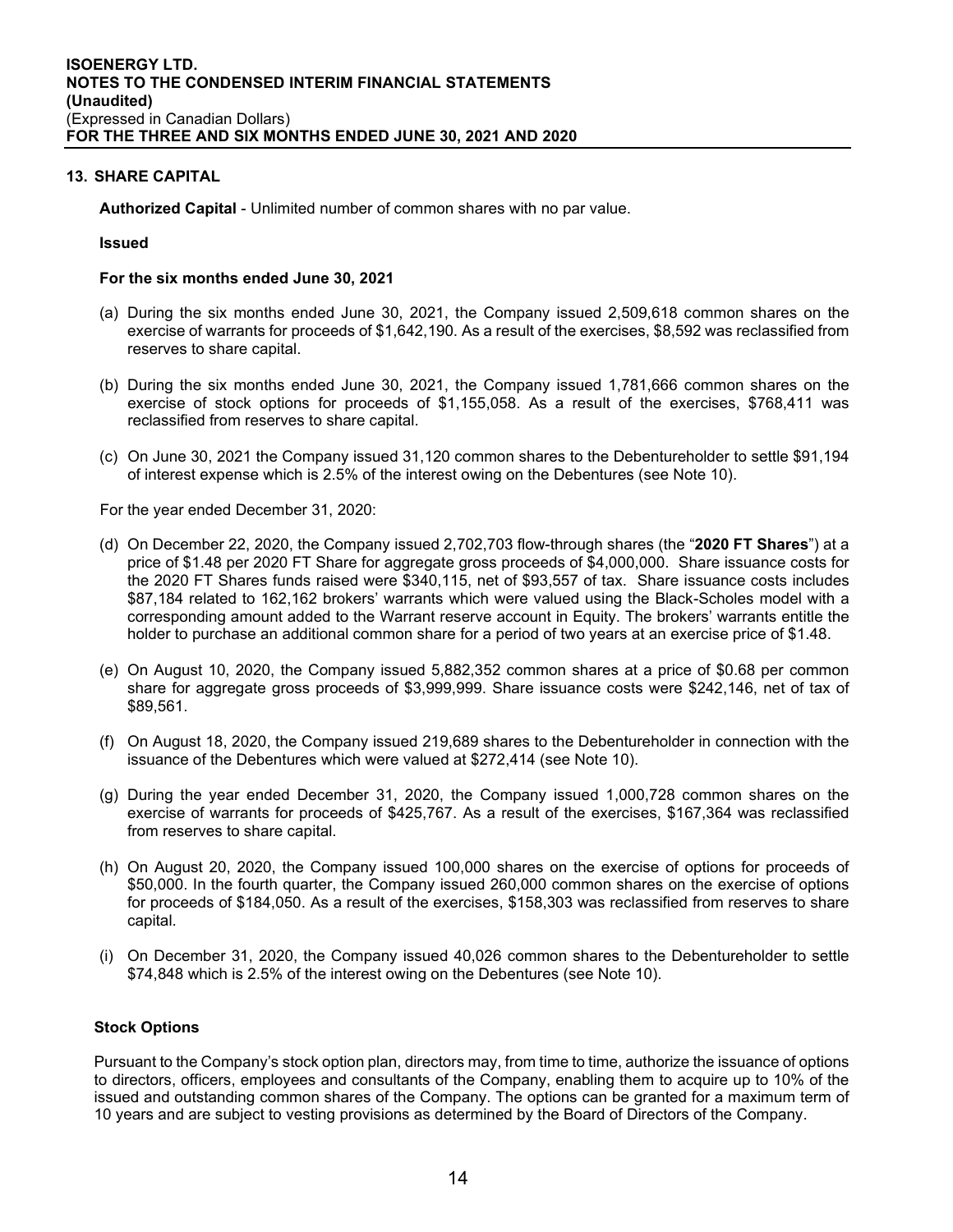#### **13. SHARE CAPITAL (continued)**

Stock option transactions and the number of stock options outstanding on the dates set forth below are summarized as follows:

|                               | <b>Number of options</b> | <b>Weighted average</b><br>exercise price per<br>share |
|-------------------------------|--------------------------|--------------------------------------------------------|
| Outstanding January 1, 2020   | 6.420.000                | 0.74<br>S                                              |
| Granted                       | 2,510,000                | 0.63<br>\$                                             |
| Exercised                     | (360,000)                | 0.65<br>S                                              |
| Outstanding December 31, 2020 | 8,570,000                | 0.71<br>S.                                             |
| Granted                       | 1.850.000                | \$2.76                                                 |
| Cancelled                     | (103, 334)               | 0.88<br>\$                                             |
| Exercised                     | (1,781,666)              | 0.65<br>S                                              |
| Outstanding, June 30, 2021    | 8,535,000                | 1.17<br>\$                                             |
| Number of options exercisable | 6.630.832                | \$ 0.91                                                |

As at June 30, 2021, the Company has stock options outstanding and exercisable as follows:

| Number of<br>options | <b>Exercise price</b><br>per option | Number of<br>options<br>exercisable | <b>Exercise price</b><br>per option | <b>Vesting</b> | Weighted<br>average<br>remaining<br>contractual<br>life (vears) |
|----------------------|-------------------------------------|-------------------------------------|-------------------------------------|----------------|-----------------------------------------------------------------|
| 2,800,000            | \$1.00                              | 2,800,000                           | \$1.00                              |                | 0.5                                                             |
| 240,000              | \$0.57                              | 240.000                             | \$0.57                              |                | 1.2                                                             |
| 690.000              | \$0.36                              | 690.000                             | \$0.36                              |                | 1.7                                                             |
| 1,020,000            | \$0.42                              | 1.020.000                           | \$0.42                              |                | 2.1                                                             |
| 1,340,000            | \$0.39                              | 985,833                             | \$0.39                              | (i)            | 3.0                                                             |
| 595.000              | \$1.19                              | 278,333                             | \$1.19                              | (i)            | 3.5                                                             |
| 250.000              | \$2.44                              | 83,333                              | \$2.44                              | (i)            | 4.6                                                             |
| 1,600,000            | \$2.81                              | 533,333                             | \$2.81                              | (i)            | 5.0                                                             |
| 8,535,000            | \$1.17                              | 6,630,832                           | \$0.91                              |                | 2.4                                                             |

(j) Vest 1/3 on grant and 1/3 each year thereafter

The Company uses the Black-Scholes option pricing model to calculate the fair value of granted stock options. The model requires management to make estimates, which are subjective and may not be representative of actual results. Changes in assumptions can materially affect fair value estimates. The following weighted average assumptions were used to estimate the grant date fair values for the six months ended June 30, 2021:

| Expected stock price volatility                | 95.19%   |
|------------------------------------------------|----------|
| Expected life of options                       | 5 years  |
| Risk free interest rate                        | 0.87%    |
| Expected dividend yield                        | $0.00\%$ |
| Weighted average exercise price                | 2.76     |
| Weighted average fair value per option granted | 1.98     |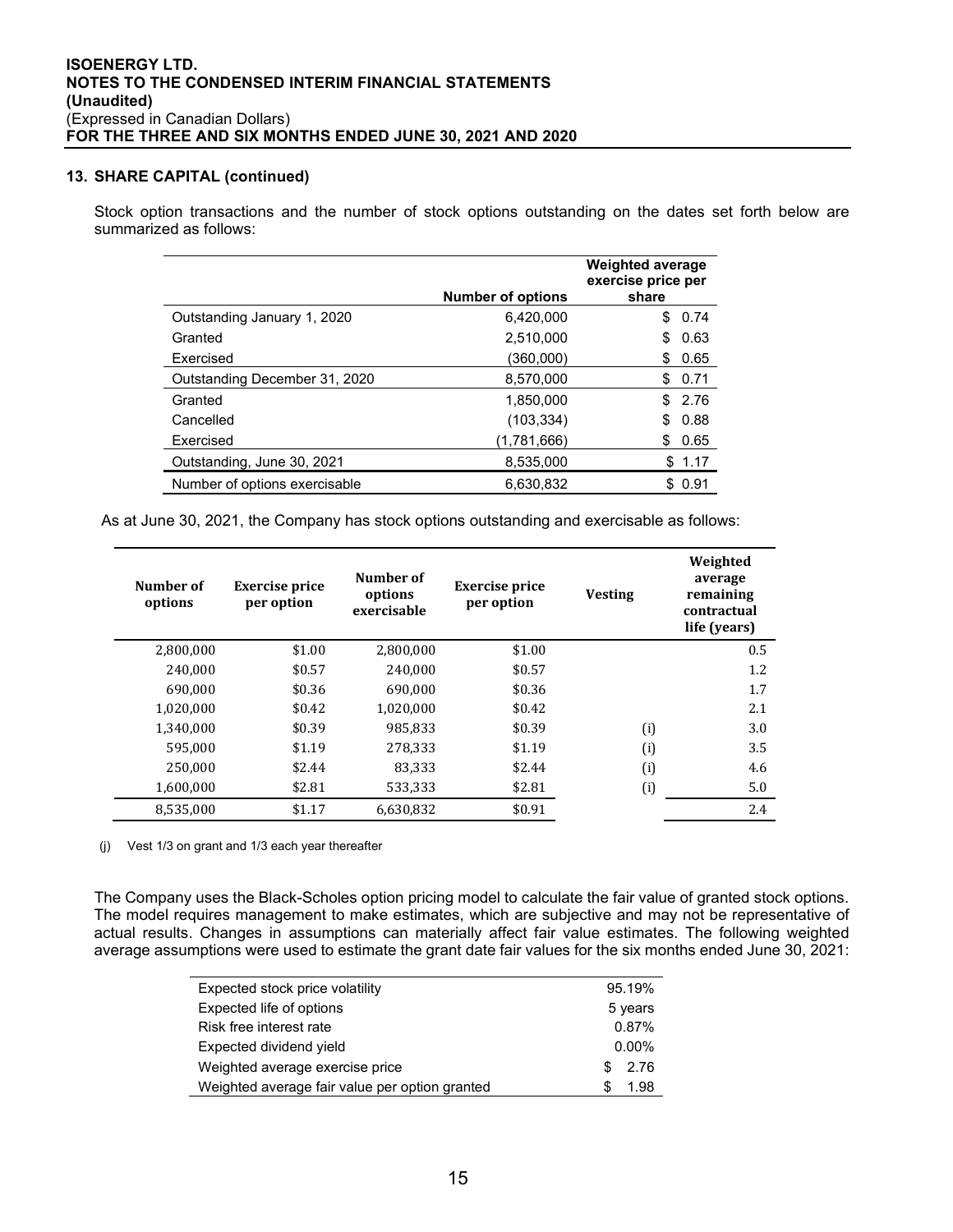#### **13. SHARE CAPITAL (continued)**

The Company has share-based compensation related to options that vested or forfeited in the period. Sharebased compensation in the period is as follows:

|                                                                                                         | For the three months ended<br><b>June 30.</b> |             |    | For the six months ended<br><b>June 30,</b> |   |           |  |         |
|---------------------------------------------------------------------------------------------------------|-----------------------------------------------|-------------|----|---------------------------------------------|---|-----------|--|---------|
|                                                                                                         |                                               | 2021        |    | 2020                                        |   | 2021      |  | 2020    |
| Capitalized to exploration and evaluation assets<br>Expensed to the statement of loss and comprehensive |                                               | 489.229     | \$ | 23.565                                      |   | 522.959   |  | 84.417  |
| loss                                                                                                    |                                               | 760.109     |    | 56.770                                      |   | 1.015.445 |  | 199,256 |
|                                                                                                         |                                               | \$1,249,338 | \$ | 80.335                                      | S | 1.538.404 |  | 283,673 |

#### **Warrants**

As of June 30, 2021, the Company has the following warrants outstanding:

| <b>Expiry</b><br><b>Date</b> | <b>January 1, 2021</b> | <b>Exercised</b> | June 30, 2021 | <b>Weighted average</b><br>exercise price per<br>warrant |
|------------------------------|------------------------|------------------|---------------|----------------------------------------------------------|
| April 21, 2021               | 2,337,760              | (2,337,760)      |               | \$0.60                                                   |
| December 6, 2021             | 4.028.429              | (5,000)          | 4,023,429     | \$0.60                                                   |
| December 3, 2021             | 13.226                 | (10, 112)        | 3.114         | \$0.45                                                   |
| December 22, 2022            | 162.162                | (156,746)        | 5.416         | \$1.48                                                   |
|                              | 6,541,577              | (2,509,618)      | 4,031,959     | \$0.60                                                   |

The Company uses the Black-Scholes option pricing model to calculate the fair value of warrants issued for services. The model requires management to make estimates, which are subjective and may not be representative of actual results. Changes in assumptions can materially affect fair value estimates.

# **14. RELATED PARTY TRANSACTIONS**

Key management personnel include those persons having authority and responsibility for planning, directing and controlling the activities of the Company as a whole. The Company has determined that key management personnel consists of executive and non-executive members of the Company's Board of Directors and corporate officers.

Remuneration attributed to key management personnel is summarized as follows:

| Six months ended June 30, 2021                              | <b>Short term</b><br>compensation | Share-based<br>compensation | Total       |
|-------------------------------------------------------------|-----------------------------------|-----------------------------|-------------|
| Expensed in the statement of loss and<br>comprehensive loss | 320,564                           | \$931,834                   | \$1,252,398 |
| Capitalized to exploration and evaluation assets            | 100,869                           | 151,337                     | 252,206     |
|                                                             | 421,433                           | 1,083,171                   | \$1,504,604 |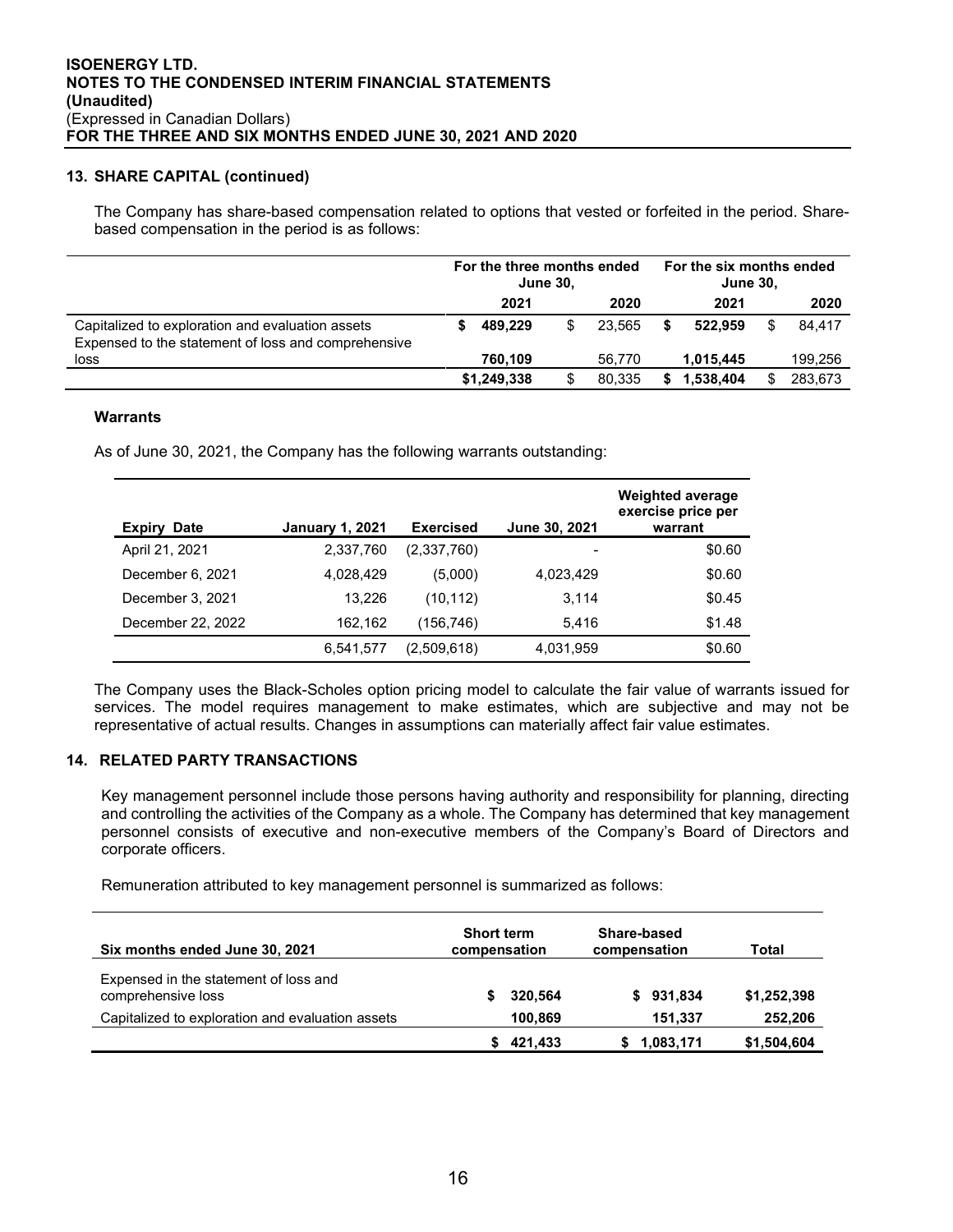#### **14. RELATED PARTY TRANSACTIONS (continued)**

| Six months ended June 30, 2020                              | <b>Short term</b><br>compensation |                |           |
|-------------------------------------------------------------|-----------------------------------|----------------|-----------|
| Expensed in the statement of loss and<br>comprehensive loss | \$ 271.795                        | 150.402<br>\$. | \$422.197 |
| Capitalized to exploration and evaluation assets            | 205,878                           | 45.929         | 251,807   |
|                                                             | \$477.673                         | 196,331        | 674,004   |

As of June 30, 2021, \$12,500 (December 31, 2020 – \$47,000) was included in accounts payable and accrued liabilities owing to directors and officers for compensation.

On August 10, 2020, NexGen acquired 4,411,764 common shares of the Company (see Note 13). NexGen also holds 3,685,929 warrants with an exercise price of \$0.60 that expire on December 6, 2021. In April 2021, NexGen received 1,536,760 common shares on the exercise of 1,536,760 warrants with an exercise price of \$0.60 that were set to expire on April 19, 2021.

Up until June 30, 2020, the Company charged office lease and administrative expenditures to CUI, a company with common directors at that time. During the six months ended June 30, 2020, office lease and administrative expenditures charged to CUI amounted to \$26,533.

On February 15, 2021, the former Chief Executive Officer resigned and was paid \$897,254 in accordance with the terms of his employment contract. This is excluded from the table above for the six months ended June 30,2021.

#### **15. CAPITAL MANAGEMENT**

The Company manages its capital structure and adjusts it, based on the funds available to the Company, in order to support the acquisition, exploration and evaluation of assets. The Board of Directors does not impose quantitative return on capital criteria for management, but rather relies on the expertise of the Company's management to sustain the future development of the business.

In the management of capital, the Company considers all types of equity and is dependent on third party financing, whether through debt, equity, or other means. Although the Company has been successful in raising funds to date, there is no assurance that the Company will be successful in obtaining required financing in the future or that such financing will be available on terms acceptable to the Company.

The properties in which the Company currently has an interest are in the exploration stage. As such the Company, has historically relied on the equity markets to fund its activities. The Company will continue to assess new properties and seek to acquire an interest in additional properties if it determines that there is sufficient geologic or economic potential and if it has adequate financial resources to do so.

Management reviews its capital management approach on an on-going basis and believes that this approach, given the relative size of the Company, is reasonable. The Company is not subject to externally imposed capital requirements. There were no changes in the Company's approach to capital management during the period.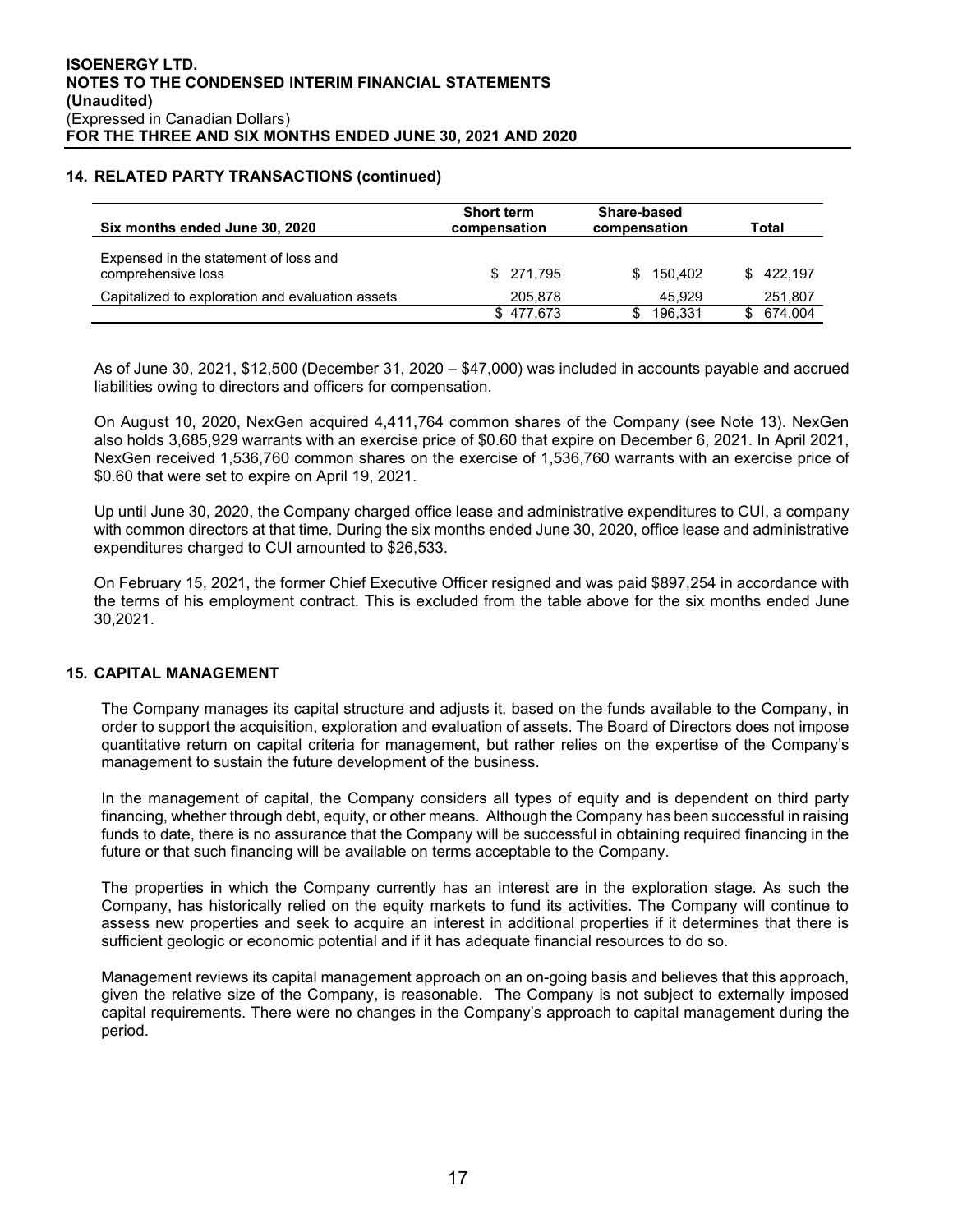#### **16. FINANCIAL INSTRUMENTS**

The Company's financial instruments consist of cash, accounts receivable, accounts payable and accrued liabilities and Debentures.

#### **Fair Value Measurement**

The Company classifies the fair value of financial instruments according to the following hierarchy based on the amount of observable inputs used to value the instrument:

- Level 1 quoted prices in active markets for identical assets or liabilities.
- Level 2 inputs other than quoted prices included in Level 1 that are observable for the asset or liability, either directly (i.e. as prices) or indirectly (i.e. derived from prices).
- Level 3 inputs for the asset or liability that are not based on observable market data.

The fair values of the Company's cash and cash equivalents, amounts receivable and accounts payable and accrued liabilities approximate their carrying value, due to their short-term maturities or liquidity.

The Debentures are re-measured at fair value at each reporting date with any change in fair value recognized in profit or loss, except the change in fair value that is attributable to change in credit risk is presented in other comprehensive income (Note 10). The Debentures are classified as Level 2.

The marketable securities are re-measured at fair value at each reporting date with any change in fair value recognized in other comprehensive income (Note 6). The marketable securities are Level 1.

#### **Financial instrument risk exposure**

As at June 30, 2021, the Company's financial instrument risk exposure and the impact thereof on the Company's financial instruments are summarized below:

#### **(a) Credit Risk**

Credit risk is the risk that one party to a financial instrument will fail to discharge an obligation and cause the other party to incur a financial loss. As at June 30, 2021, the Company has cash on deposit with a large Canadian bank. Credit risk is concentrated as a significant amount of the Company's cash and cash equivalents is held at one financial institution. Management believes the risk of loss to be remote.

The Company's accounts receivable consists of input tax credits receivable from the Government of Canada and interest accrued on cash equivalents. Accordingly, the Company does not believe it is subject to significant credit risk.

#### **(b) Liquidity Risk**

Liquidity risk is the risk that an entity will encounter difficulty in raising funds to meet its obligations under financial instruments. The Company manages liquidity risk by maintaining sufficient cash balances. Liquidity requirements are managed based on expected cash flows to ensure that there is sufficient capital to meet short-term obligations. As at June 30, 2021, the Company had a working capital balance of \$17,122,824, including cash of \$14,044,616.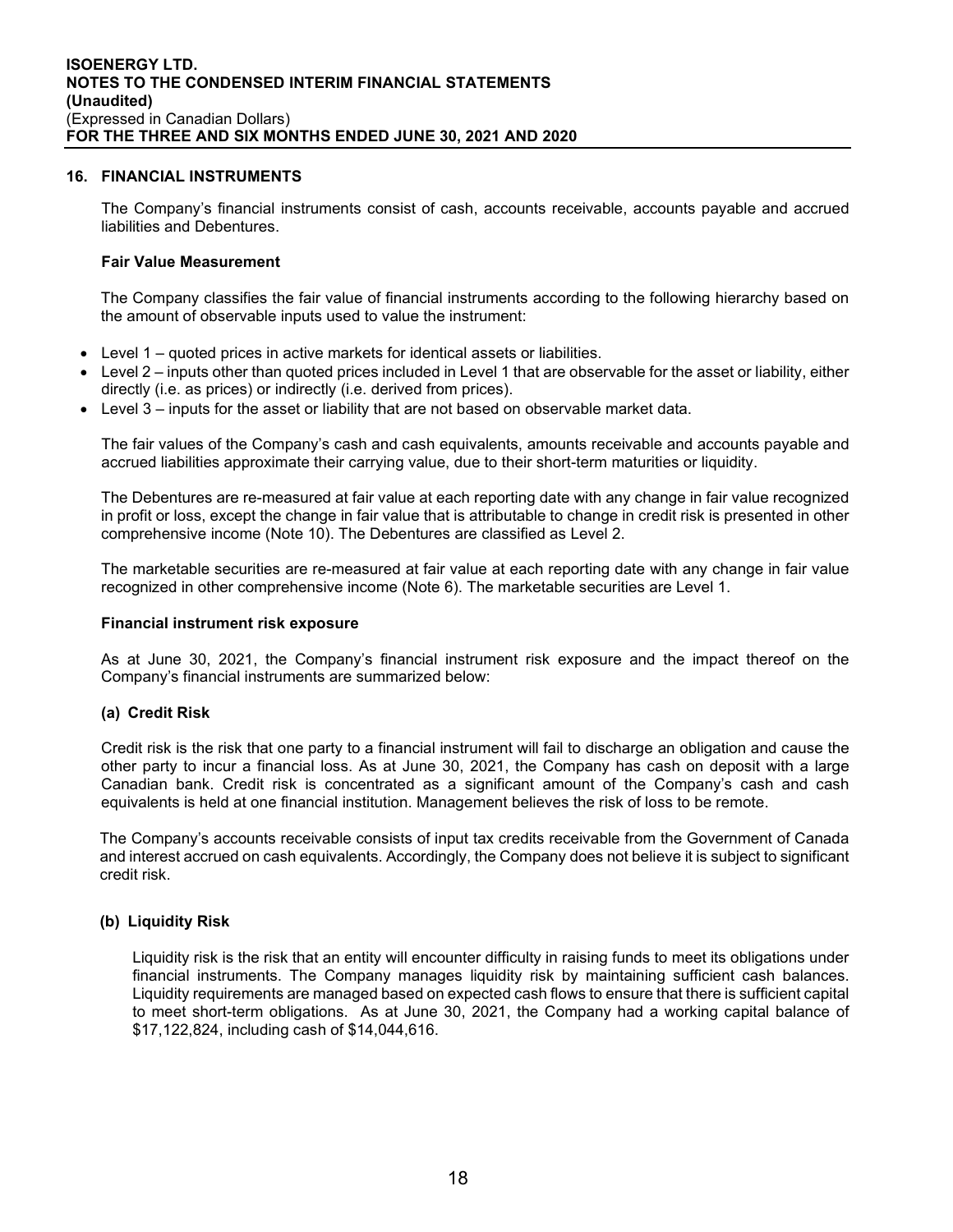#### **16. FINANCIAL INSTRUMENTS (continued)**

#### **(c) Market Risk**

Market risk is the risk of loss that may arise from changes in market factors such as interest rates, foreign exchange rates and commodity and equity prices.

#### **(i) Interest Rate Risk**

Interest rate risk is the risk that the future cash flows from a financial instrument will fluctuate due to changes in market interest rates. The Company holds its cash in bank accounts that earn variable interest rates. Due to the short-term nature of these financial instruments, fluctuations in market rates do not have a significant impact on the estimated fair value of the Company's cash and cash equivalent balances as of June 30, 2021. The interest on the Debentures is fixed and not subject to market fluctuations.

#### **(ii) Foreign Currency Risk**

The functional currency of the Company is the Canadian dollar. The Company is affected by currency transaction risk and currency translation risk. Consequently, fluctuations of the Canadian dollar in relation to other currencies impact the fair value of financial assets, liabilities and operating results. Financial assets and liabilities subject to currency translation risk primarily include US dollar denominated cash and US dollar accounts payable and accrued liabilities and the Debentures. The Company maintains Canadian and US dollar bank accounts in Canada.

The Company is exposed to foreign exchange risk on its US dollar denominated Debentures. At maturity the US\$6 million principal amount of the Debentures is due in full, and prior to then at a premium upon the occurrence of certain events, including a change of control. The Company holds sufficient US dollars to make all cash interest payments due under the Debentures until maturity but not to pay the principal amount. Accordingly, the Company is subject to risks associated with fluctuations in the Canadian/US dollar exchange rate that may make the Debentures more costly to repay.

#### **(iii) Price risk**

The Company is exposed to price risk with respect to commodity and equity prices. Equity price risk is defined as the potential adverse impact of movements in individual equity prices or general movements in the level of the stock market on the Company's financial performance. Commodity price risk is defined as the potential adverse impact of commodity price movements and volatilities on financial performance and economic value. Future declines in commodity prices may impact the valuation of long-lived assets. The Company closely monitors the commodity prices of uranium, individual equity movements, and the stock market.

#### **17. SEGMENT INFORMATION**

The Company operates in one reportable segment, being the acquisition, exploration and development of uranium properties. All of the Company's non-current assets are located in Canada.